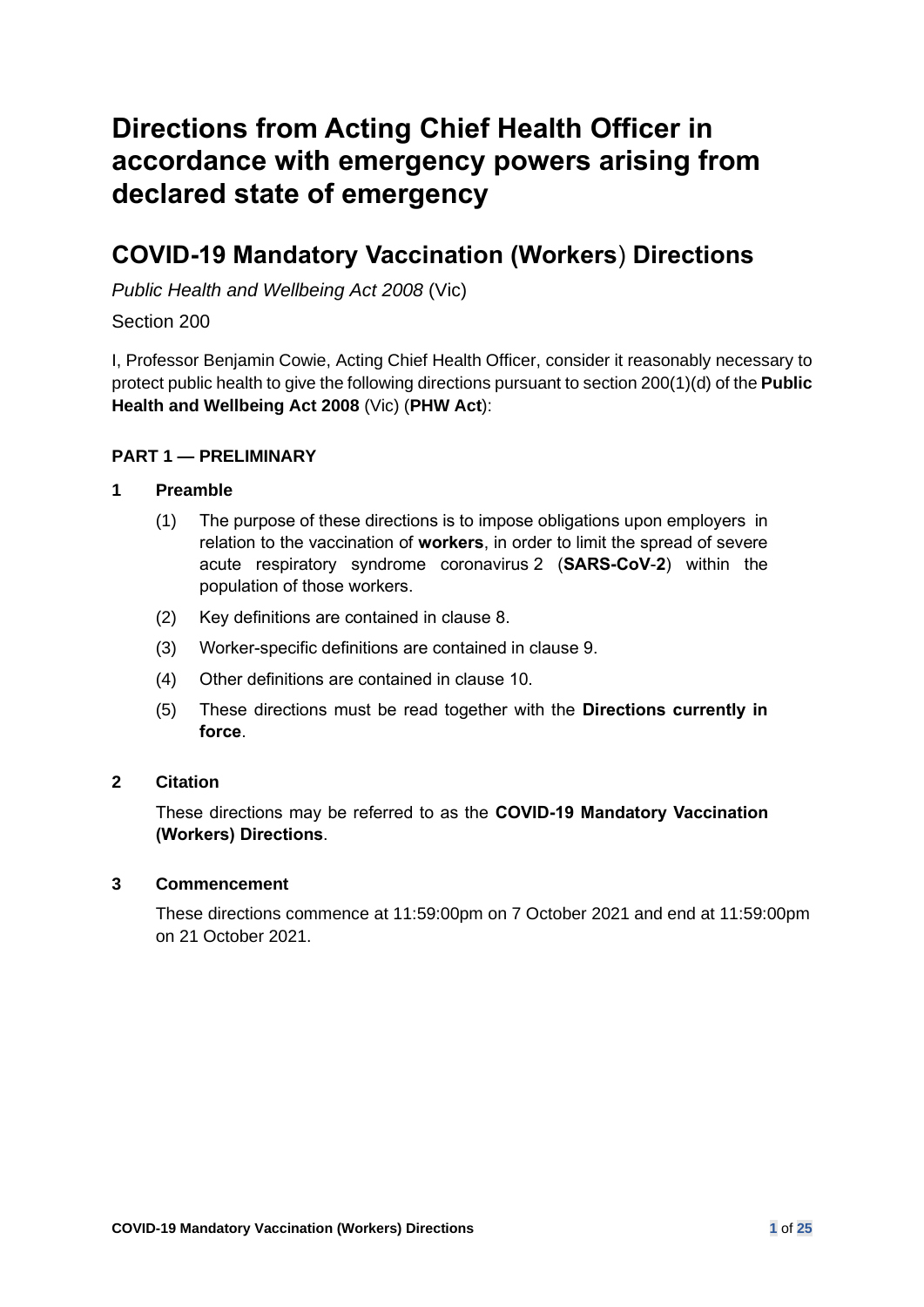## **PART 2 — EMPLOYER OBLIGATIONS**

## <span id="page-1-4"></span>**4 Employer must collect, record and hold vaccination information**

#### *Vaccination information*

<span id="page-1-0"></span>(1) If a worker is, or may be, scheduled to work outside the worker's ordinary place of residence on or after the **relevant date**, the employer of the worker must collect, record and hold **vaccination information** about the worker.

#### *Booking information — partially vaccinated and unvaccinated workers*

- (2) If the employer collects information that a worker is **partially vaccinated**, the employer must also collect, record and hold information about whether that worker has a booking to receive, by the **second dose deadline**, a dose of a **COVID-19 vaccine** that will cause the worker to become **fully vaccinated**.
- <span id="page-1-1"></span>(3) If the employer collects information that a worker is **unvaccinated**, the employer must also collect, record and hold information about whether that worker has a booking to receive, by the **first dose deadline**, a dose of a COVID-19 vaccine that will cause the worker to become **partially vaccinated**.

## *Timing*

<span id="page-1-2"></span>(4) An employer must comply with the obligations in subclauses [\(1\)](#page-1-0) to [\(3\)](#page-1-1) as soon as reasonably practicable after the commencement of these directions.

## *Exception*

(5) Subclauses [\(1\)](#page-1-0) to [\(4\)](#page-1-2) do not apply if the employer already holds vaccination information about a worker who is, or may be, scheduled to work outside the worker's ordinary place of residence on or after the relevant date.

## <span id="page-1-5"></span>**5 Employer must ensure unvaccinated workers do not work outside ordinary place of residence**

#### *No work outside ordinary place of residence*

- <span id="page-1-3"></span>(1) On or after the relevant date, an employer of a worker must not permit a worker who is unvaccinated to work for that employer outside the worker's ordinary place of residence.
- (2) For the purposes of subclause [\(1\),](#page-1-3) if an employer does not hold vaccination information about a worker, the employer must treat the worker as if the worker is unvaccinated.

## *Exception — booking by first dose deadline*

- (3) Despite subclause [\(1\),](#page-1-3) an employer of a worker may, between the relevant date and the first dose deadline, permit a worker who:
	- (a) is unvaccinated; and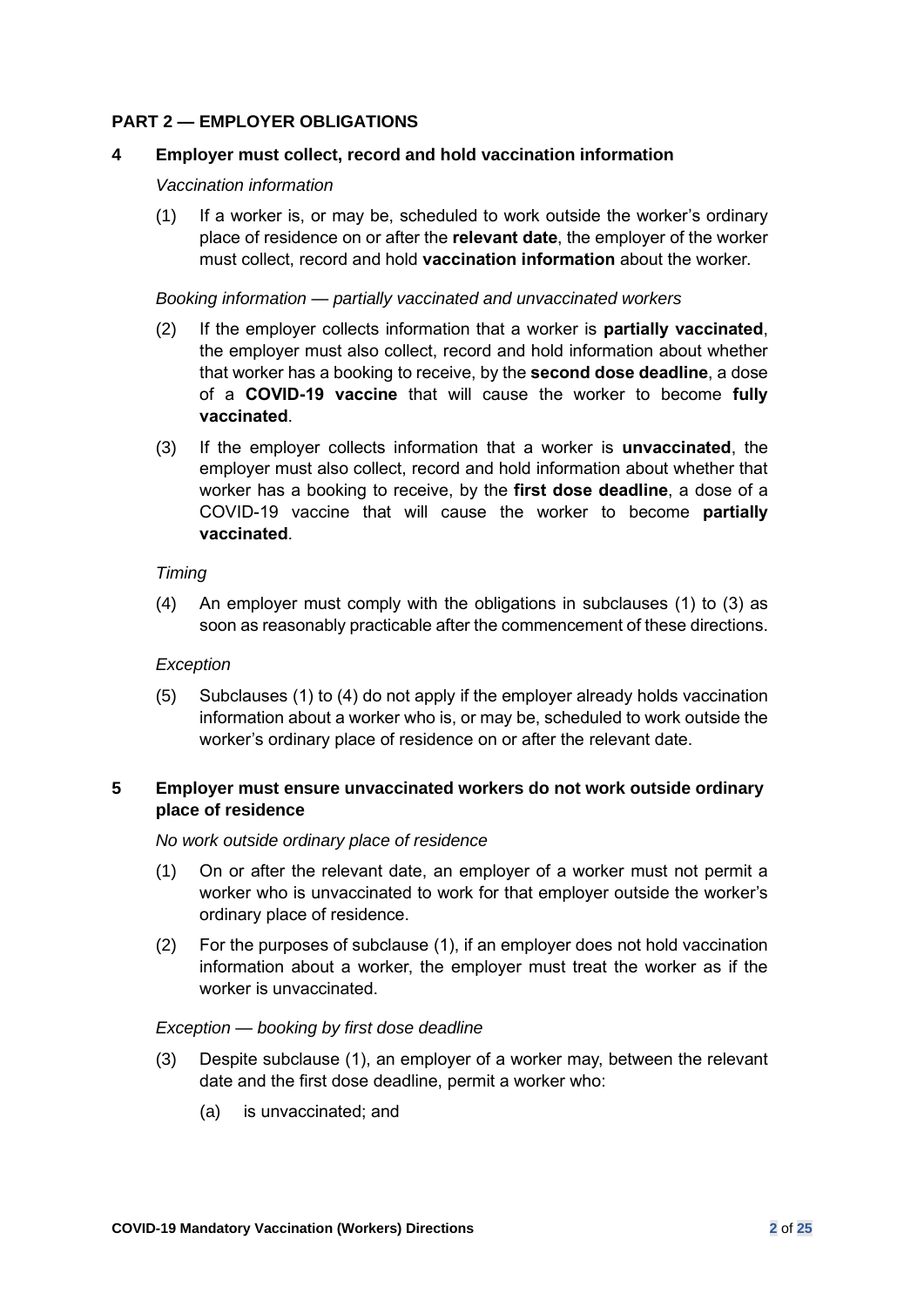(b) has a booking to receive, by the first dose deadline, a dose of a COVID-19 vaccine that will cause the worker to become partially vaccinated,

to work for that employer outside the worker's ordinary place of residence.

## *Exception — self-quarantine*

- (4) Despite subclause [\(1\),](#page-1-3) an employer of a worker may, after the first dose deadline, permit a worker who:
	- (a) is unvaccinated; and
	- (b) was unable to become partially vaccinated before the first dose deadline because they were in self-quarantine under the **Diagnosed Persons and Close Contacts Directions**; and
	- (c) has a booking to receive, within 7 days of the end of the period of selfquarantine as determined under the **Diagnosed Persons and Close Contacts Directions**, a dose of a COVID-19 vaccine that will cause the worker to become partially vaccinated,

to work for that employer outside the worker's ordinary place of residence.

## *Authorisation to use vaccination information*

(5) For the purposes of complying with this clause, an employer is authorised to use any information about a worker that it holds under clause [4.](#page-1-4)

## *Notification to current workers*

- (6) An employer of a worker must, as soon as reasonably practicable after the commencement of these directions, inform each worker who is, or may be, scheduled to work outside the worker's ordinary place of residence on or after the relevant date that:
	- (a) clause [4](#page-1-4) obliges the employer to collect, record and hold vaccination information about the worker; and
	- (b) subclause [\(1\)](#page-1-3) obliges the employer, on and after the relevant date, not to permit a worker who is unvaccinated to work for that employer outside the worker's ordinary place of residence unless an exception applies under these directions.

## *Notification to new workers at specified facilities*

- (7) If an employer engages a worker who is, or may be, scheduled to work outside the worker's ordinary place of residence on or after the relevant date, the employer must inform the worker, as soon as reasonably practicable after engaging the worker that:
	- (a) clause [4](#page-1-4) obliges the employer to collect, record and hold vaccination information about the worker; and
	- (b) subclause [\(1\)](#page-1-3) obliges the employer, on and after the relevant date, not to permit a worker who is unvaccinated to work for that employer outside the worker's ordinary place of residence unless an exception applies under these directions.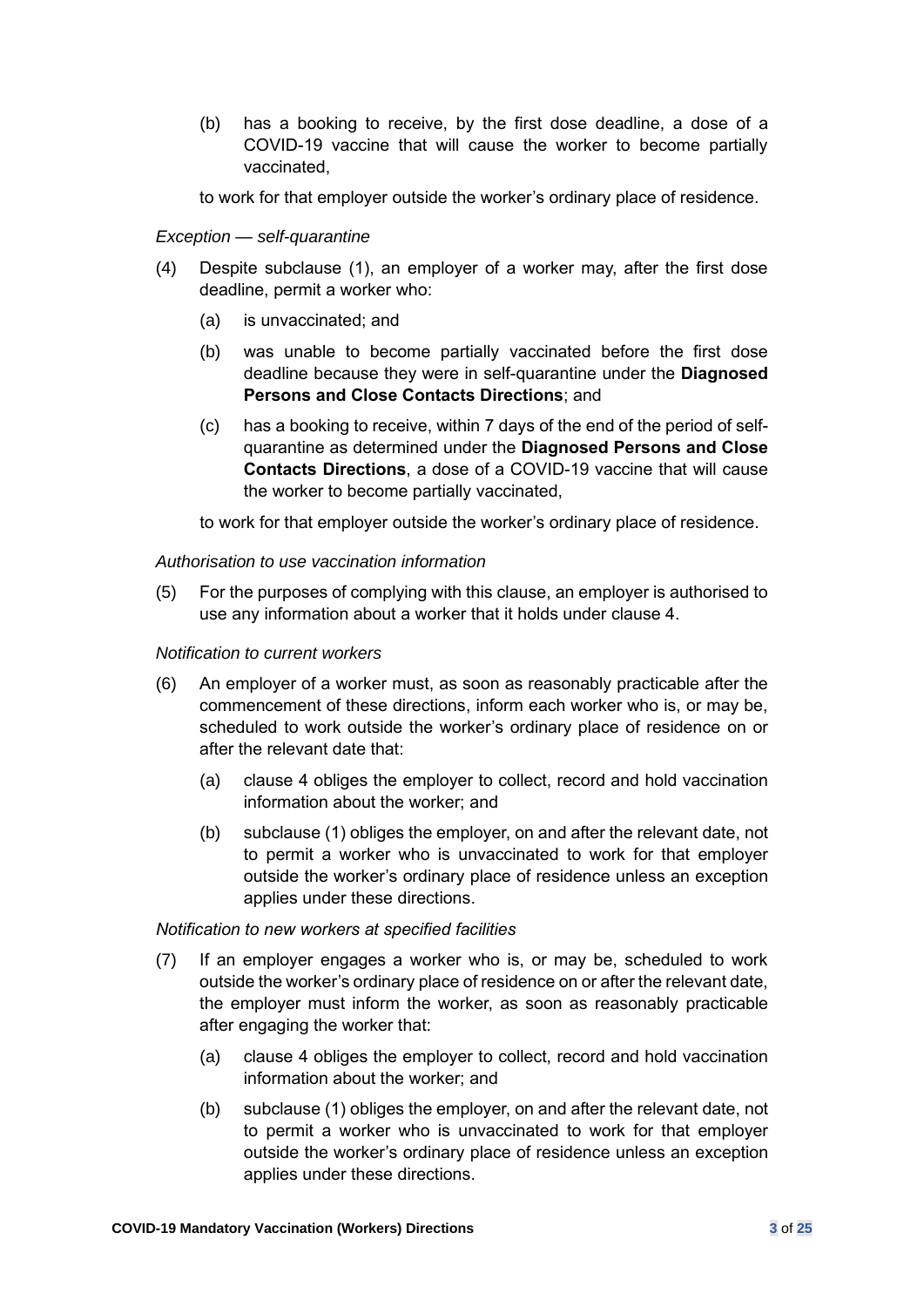## **6 Exception — exceptional circumstances**

- (1) An employer of a worker is not required to comply with clauses [4](#page-1-4) and [5](#page-1-5) if one or more of the exceptional circumstances specified in subclause [\(2\)](#page-3-1) applies.
- <span id="page-3-1"></span>(2) The exceptional circumstances are:
	- (a) a worker is required to perform work or duties that is or are necessary to provide for urgent specialist clinical or medical care due to an **emergency situation** or a **critical unforeseen circumstance**; or
	- (b) a worker is required to fill a vacancy to provide urgent care, to maintain quality of care and/or to continue essential operations due to an emergency situation or a critical unforeseen circumstance; or

*Example 1: a large number of workers furloughed due to exposure at a Tier 1 site.* 

*Example 2: a medical practitioner is required to work outside their ordinary place of residence on short notice due to an emergency situation.*

- (c) a worker is required to respond to an emergency; or
- (d) a worker is required to perform urgent and essential work to protect the health and safety of workers or members of the public, or to protect assets and infrastructure.
- (3) If a circumstance specified in subclause [\(2\)](#page-3-1) applies, the employer must take all reasonable steps to ensure that the worker does not work outside the worker's ordinary place of residence for any longer than the period of time necessary to respond to the exceptional circumstance.

## <span id="page-3-2"></span>**7 Disclosure to Authorised Officers**

- (1) An **Authorised Officer** may request an employer to produce to the Authorised Officer any vaccination information held by the employer under clause [4.](#page-1-4)
- (2) If an Authorised Officer makes a request to a person under subclause [\(1\),](#page-3-2) the person must comply with the request.

*Note: Authorised Officers may also be authorised to exercise the public health risk power in section 190(1)(d) of the PHW Act to require the provision of any information needed to investigate, eliminate or reduce the risk to public health.*

## **PART 3 — DEFINITIONS**

## <span id="page-3-0"></span>**8 Key definitions**

*Vaccination status*

- (1) A person's **vaccination status** is one of the following:
	- (a) **fully vaccinated**; or
	- (b) **partially vaccinated**; or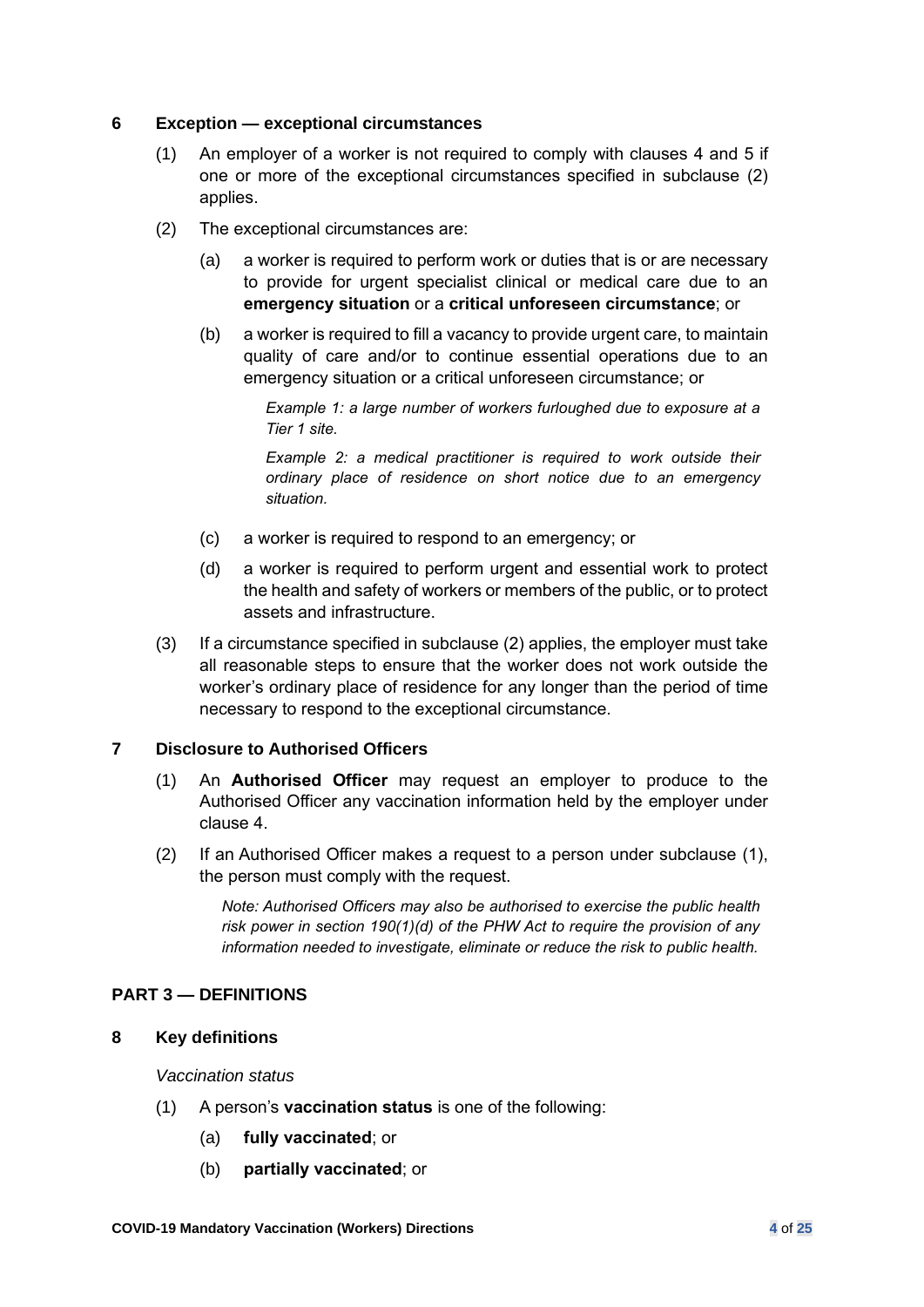- (c) **unvaccinated**; or
- (d) **excepted person**.
- (2) A person is **fully vaccinated** if the person has received two doses of a COVID-19 vaccine.
- (3) A person is **partially vaccinated** if the person has received one dose of a COVID-19 vaccine and is not an **excepted person**.
- (4) A person is **unvaccinated** if the person has not received a dose of a COVID-19 vaccine and is not an **excepted person**.
- (5) A person is an **excepted person**:
	- (a) if the person holds certification from a **medical practitioner** that the person is unable to receive a dose, or a further dose, of a COVID-19 vaccine due to a medical contraindication; or
	- (b) if the person holds certification from a medical practitioner that the person is unable to receive a dose, or a further dose, of a COVID-19 vaccine due to an acute medical illness (including where the person has been diagnosed with SARS-CoV-2).
- $(6)$  A certification for the purpose of subclause  $(5)(b)$  is effective until the earlier of:
	- (a) the date specified by the medical practitioner; or
	- (b) the date 6 months from the date the certification was given by the medical practitioner.

## *Vaccination information*

(7) For the purposes of these directions, **vaccination information** is information about a person's vaccination status and includes information that is derived from a record of information that was made under, or in accordance with, the **Australian Immunisation Register Act 2015** of the Commonwealth.

*Note: Vaccination information may be recorded in a variety of documents, such as a letter from a medical practitioner, a certificate of immunisation or an immunisation history statement obtained from the Australian Immunisation Register.*

## *Employers and workers*

- (8) For the purpose of these directions:
	- (a) **employer** in relation to a **worker** means:
		- (i) the person who employs or engages the worker; or
		- (ii) if the worker is self-employed—the worker.
	- (b) **worker** means a person identified in Column 1 of Schedule 1, whether paid or unpaid, but does not include:
		- (i) a Commonwealth **employee**; or
		- (ii) a person who works in connection with court proceedings.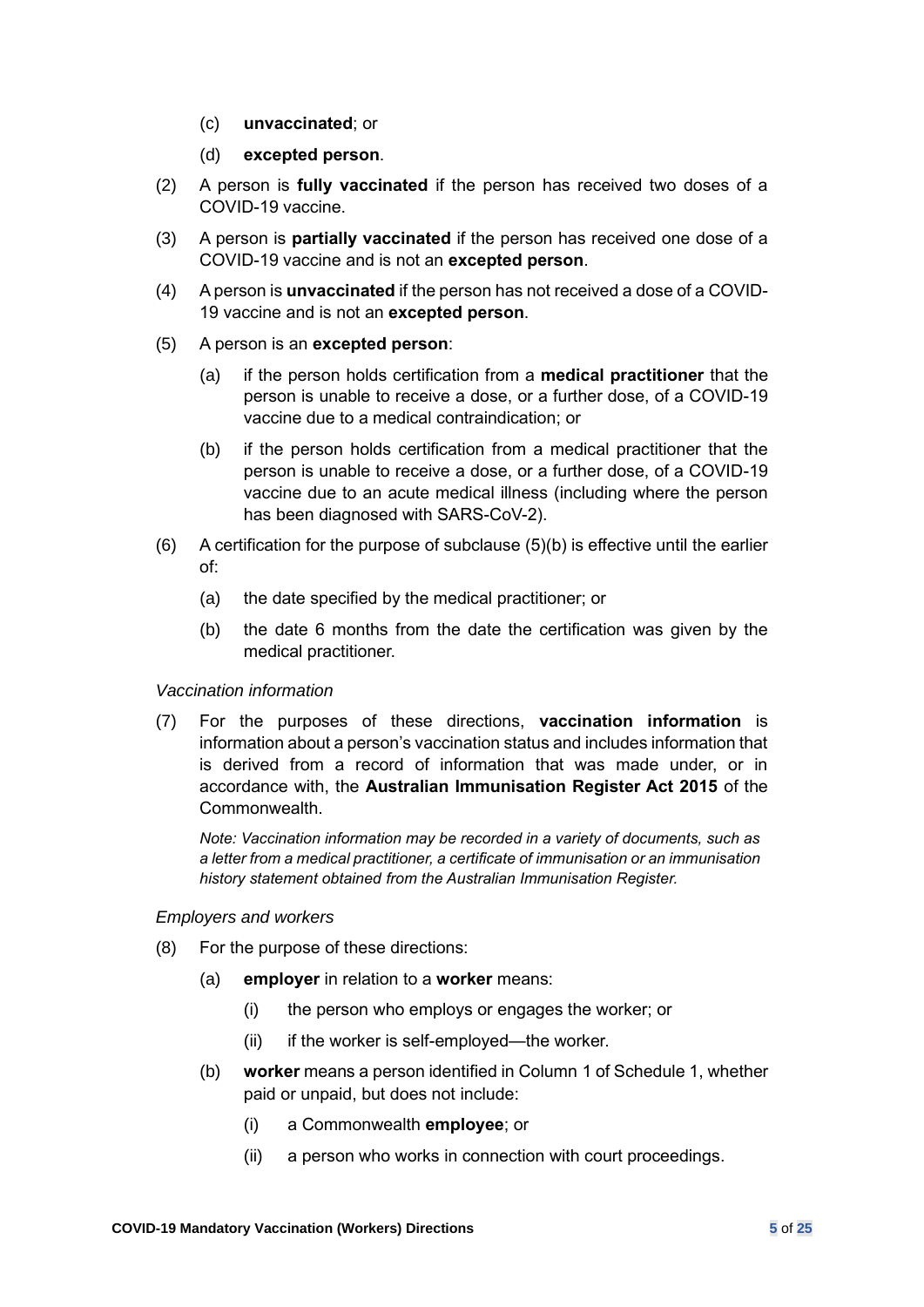## <span id="page-5-1"></span>*Dates*

- (9) For the purposes of these directions:
	- (a) **first dose deadline** in relation to a **worker** means the date identified in Column 3 of Schedule 1 for that worker;
	- (b) **relevant date** in relation to a **worker** means the date specified in Column 2 of Schedule 1 for that worker;
	- (c) **second dose deadline** in relation to a **worker** means the date identified in Column 4 of Schedule 1 for that worker.

## <span id="page-5-0"></span>**9 Worker-specific definitions**

*Accommodation worker*

- <span id="page-5-2"></span>(1) For the purposes of these directions:
	- (a) **accommodation worker** means a person who works at or in connection with one of the following accommodation facilities, whether operated on a for-profit or not-for-profit basis:
		- (i) camping ground;
		- (ii) caravan park;
		- (iii) hotel;
		- (iv) hostel;
		- (v) bed and breakfast;
		- (vi) private holiday rental facility, including Airbnbs;
		- (vii) motel; or
		- (viii) serviced apartment.

*Agricultural and forestry worker*

- (2) For the purposes of these directions:
	- (a) **agricultural and forestry worker** means a person who works in connection with:
		- (i) food safety and verification, inspection or associated laboratory services and biosecurity functions;
		- (ii) animal saleyards, knackeries and animal transportation services (including livestock and pets);
		- (iii) services connected with animal health, husbandry or welfare;
		- (iv) farm, animal and bloodstock leasing activities, including but not limited to:
			- (A) farming activities and other operations relating to agriculture, horticulture, viticulture, irrigation, permaculture, apiculture, grains, fibre production, dairy, flower industry, commercial fishing, aquaculture and livestock;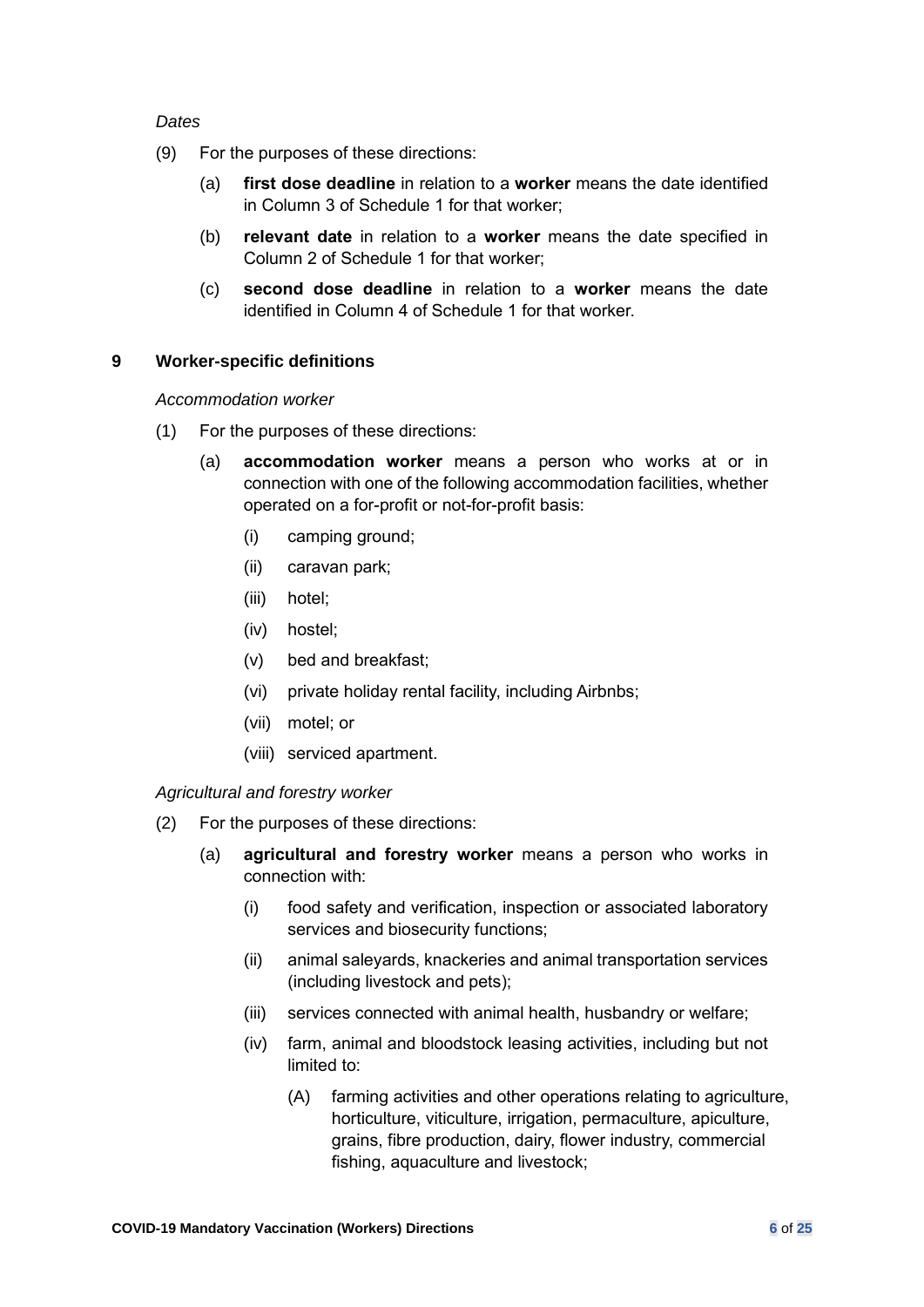- (B) intensive agricultural production including greenhouses and animal production;
- (C) agricultural, veterinary chemicals and vaccine production, transportation and distribution (including the Pig Services Centre);
- (D) laboratory and diagnostic services;
- (E) animal feed production, transportation, packaging, sale, and feeding (including livestock and pets);
- (F) animal pounds and shelters activities; or
- <span id="page-6-1"></span><span id="page-6-0"></span>(v) forestry activities for the purposes of or relating to:
	- (A) production of firewood for heating of **premises**;
	- (B) production of pallets;
	- (C) production of building supplies for construction;
	- (D) production of other goods (e.g. paper, packaging, caskets and coffins).

## *Airport worker*

- (3) For the purposes of these directions:
	- (a) **airport** has the same meaning as in the **Airports Act 1996** of the Commonwealth;
	- (b) **airport worker** means a person who works at or in connection with an airport.

*Ancillary, support and welfare worker*

- (4) For the purposes of these directions:
	- (a) **ancillary, support and welfare worker** means:
		- (i) a person who worksin connection with:
			- (A) services that are critical to, and relate to, the Victorian Government's COVID-19 response (including hotel quarantine); or
			- (B) a major event where that event has received an exemption from the Chief Health Officer allowing it to proceed, including any workers and public broadcast personnel that support the safe running of the major event;
			- (C) employment services; or
		- (ii) fly in fly out workers or drive in drive out workers who are required for continuity of an industry or business and maintenance of a competitive operation and where the service is time-critical, or for the critical maintenance or repair of infrastructure critical to a region of, or to, Victoria; or
		- (iii) maritime crew.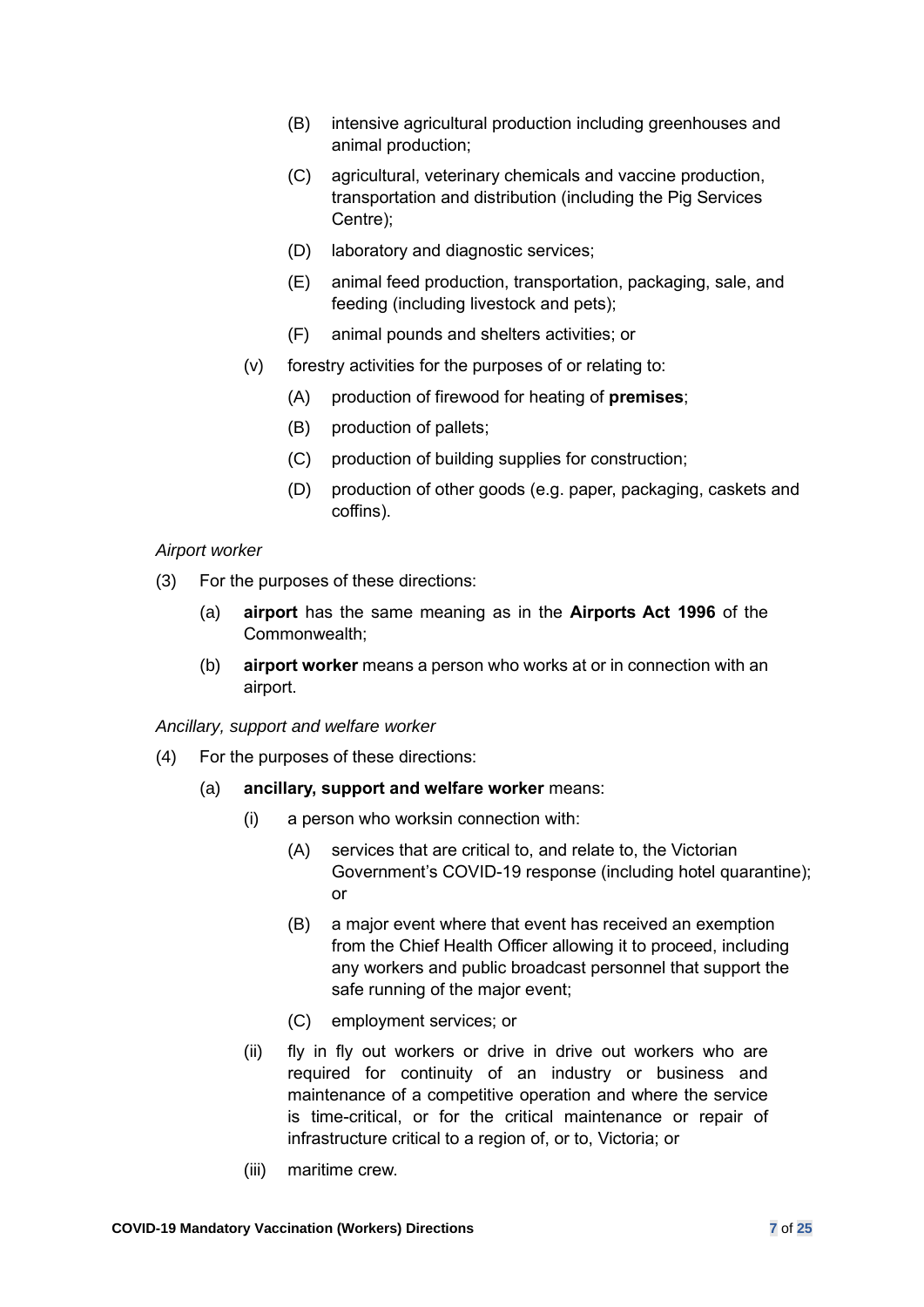## <span id="page-7-1"></span>*Authorised Officer*

- <span id="page-7-2"></span>(5) For the purposes of these directions:
	- (a) **Authorised Officer** has the same meaning as in the **PHW Act**.

*Care worker*

- <span id="page-7-0"></span>(6) For the purposes of these directions:
	- (a) **alcohol and drug residential service** means:
		- (i) a treatment centre within the meaning of the **Severe Substance Dependence Treatment Act 2010**;
		- (ii) a residential treatment service (however described) that provides drug or alcohol withdrawal or rehabilitation services in a residential setting to people dependent on alcohol or other drugs; or
		- (iii) a service that provides supported accommodation to a person after the person has received residential treatment services of the kind referred to in subclause [\(b\);](#page-7-0)
	- (b) **care worker** means a person who works in connection with:
		- (i) an **alcohol and drug residential service**;
		- (ii) a **disability residential service**;
		- (iii) services provided to an **NDIS participant** in any setting;
		- (iv) a **homelessness residential service**;
		- (v) a **secure welfare service**;
		- (vi) a **supported residential service**;
		- (vii) essential relief activities including the activities provided at Neighbourhood Houses;
		- (viii) an **eligible SDA enrolled dwelling**;
		- (ix) a **short-term accommodation and assistance dwelling**; or
		- (x) a **mental health residential service** including the service provided at a Community Care Unit or a Prevention and Recovery Centre;
	- (c) **disability residential service** means a residential service within the meaning of the **Disability Act 2006** and includes the Intensive Residential Treatment Program of the Statewide Forensic Service, often referred to as 'DFATS';
	- (d) **eligible SDA enrolled dwelling** means a Specialist Disability Accommodation (SDA) enrolled dwelling that is provided under an SDA residency agreement within the meaning of section 498B of the **Residential Tenancies Act 1997**;
	- (e) **homelessness residential service** means a service that is funded by government to provide a staffed residential service to people who are homeless or at risk of being homeless;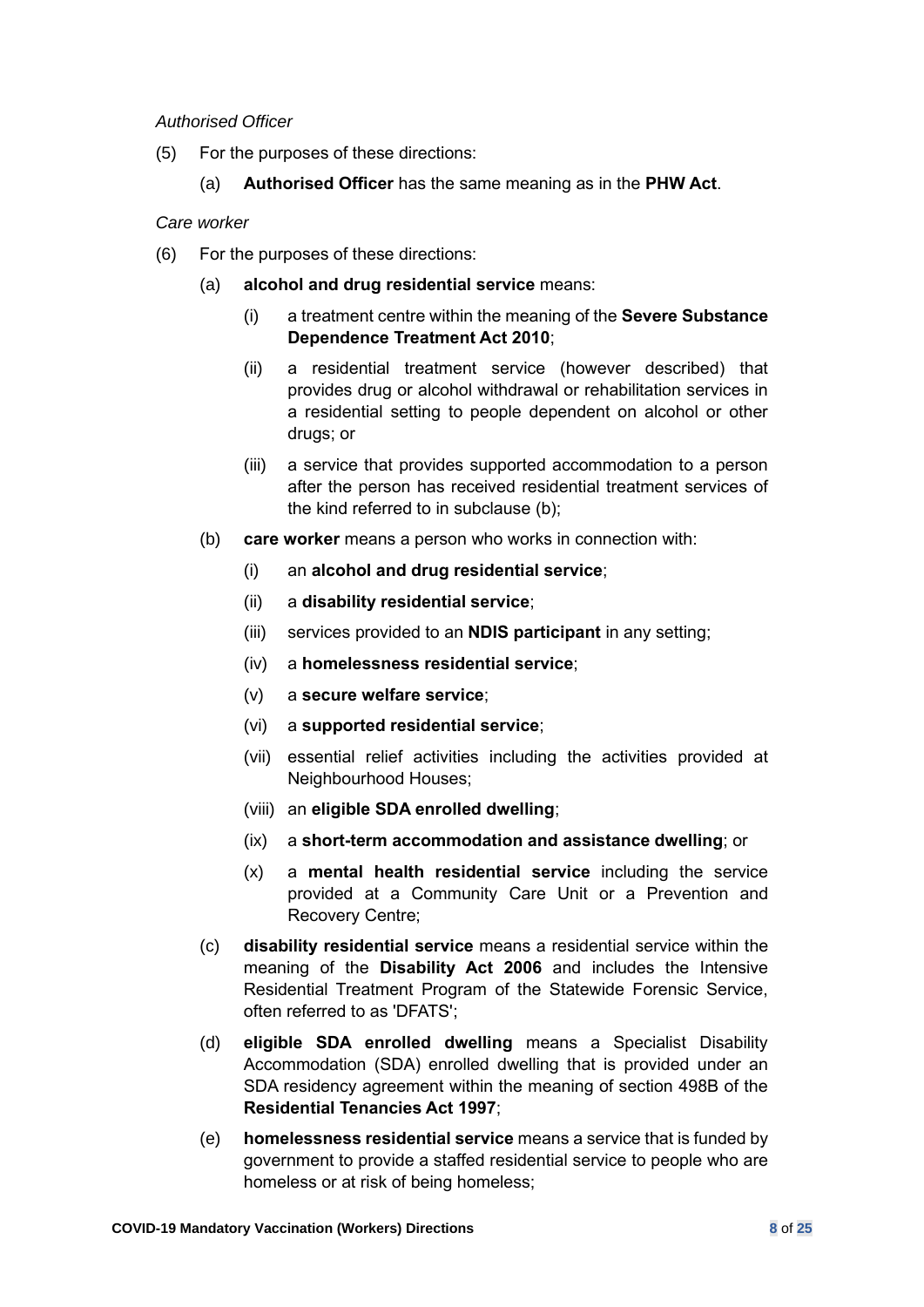- <span id="page-8-0"></span>(f) **mental health residential service** means a service that is funded by the Victorian Government to provide a staffed residential service to people who have a mental illness;
- (g) **secure welfare service** has the same meaning as in the **Children, Youth and Families Act 2005**;
- (h) **short-term accommodation and assistance dwelling** has the same meaning as in the **Disability Act 2006**;
- (i) **supported residential service** has the same meaning as in the **Supported Residential Services (Private Proprietors) Act 2010**.

## *Community worker*

- <span id="page-8-1"></span>(7) For the purposes of these directions:
	- (a) **community worker** means a person who works at or in connection with a community facility or an organisation providing community services, whether operated on a for profit or not-for-profit basis, including but not limited to:
		- (i) a facility at which services are provided by an Aboriginal Community Controlled Organisation;
		- (ii) a community centre or community hall;
		- (iii) a public library;
		- (iv) a youth centre; or
		- (v) a skatepark in an outdoor space.

## <span id="page-8-2"></span>*Creative arts worker*

- (8) For the purposes of these directions:
	- (a) **creative arts worker** means a person who works at or in connection with:
		- (i) an art studio;
		- (ii) a ceramics studio;
		- (iii) a music room or studio;
		- (iv) a rehearsal room or studio; or
		- (v) any other facility that is used for creative art.

## *Custodial worker*

- (9) For the purposes of these directions:
	- (a) **custodial worker** means a person who works at or in connection with a:
		- (i) custodial facility that is a facility used for the detention of persons, including but not limited to a:
			- (A) **prison**;
			- (B) **remand centre**;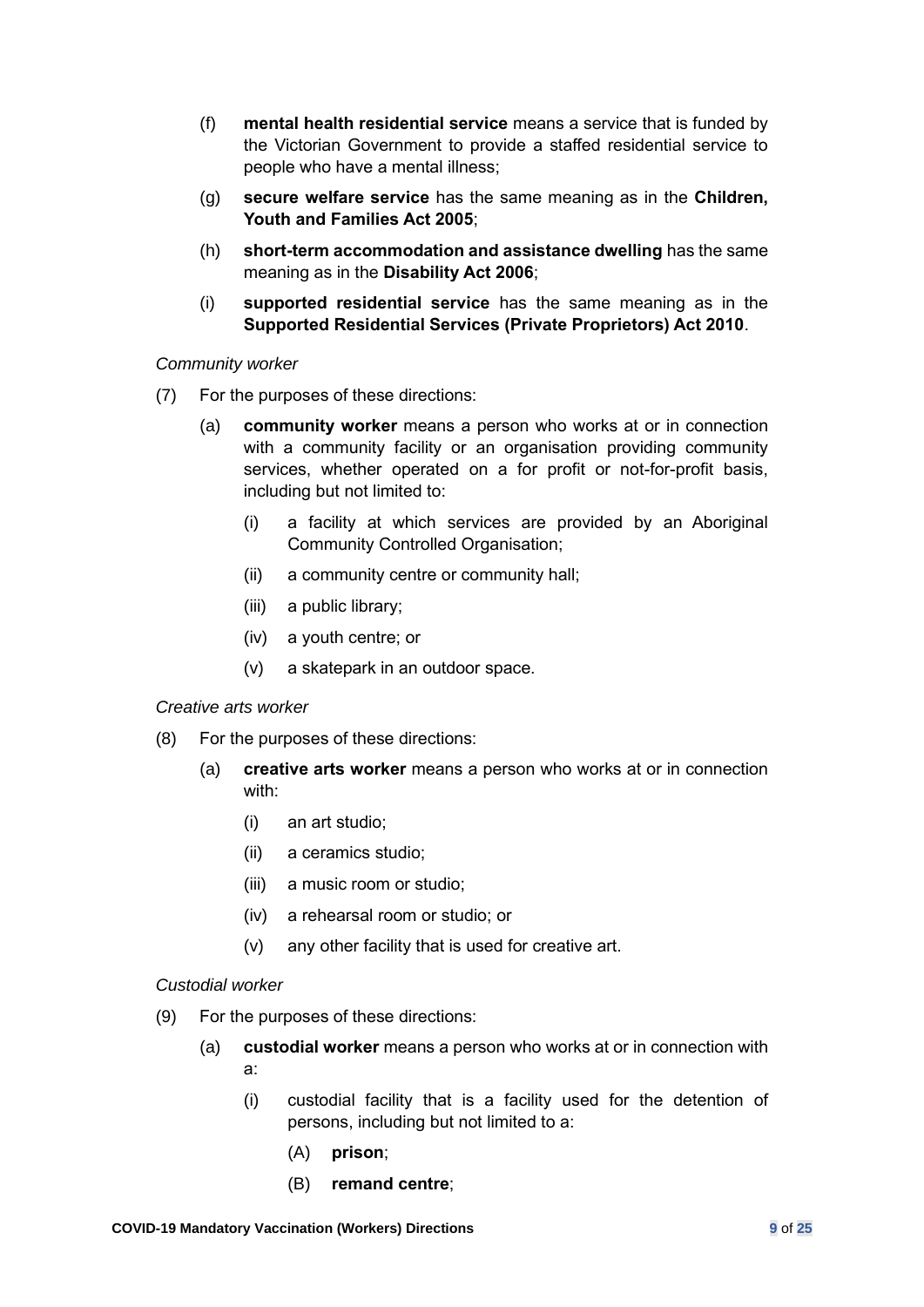- (C) **youth residential centre**;
- (D) **youth justice centre**;
- (E) **residential facilities**; or
- (F) **residential treatment facilities**.
- <span id="page-9-0"></span>(b) **prison** has the same meaning as in the **Corrections Act 1986**;
- (c) **remand centre** has the same meaning as in the **Children, Youth and Families Act 2005**;
- (d) **residential facility** has the same meaning as **Serious Offenders Act 2018**;
- (e) **residential treatment facility** has the same meaning as **Serious Offenders Act 2018**, and includes the Maribyrnong Community Residential Facility;
- (f) **youth residential centre** has the same meaning as in the **Children, Youth and Families Act 2005**;
- (g) **youth justice centre** has the same meaning as in the **Children, Youth and Families Act 2005**.

*Emergency service worker*

- (10) For the purposes of these directions:
	- (a) **emergency service worker** means a person who works in connection with emergency services including but not limited to:
		- (i) the Victoria State Emergency Services;
		- (ii) Fire Rescue Victoria, the Country Fire Authority or any other firefighting services;
		- (iii) the Emergency Services Telecommunications Authority;
		- (iv) aquatic safety services, including life saving services and marine search and rescue services;
		- (v) paramedical services;
		- (vi) ambulance and paramedics services;
		- (vii) air ambulance and medical retrieval services (including Royal Flying Doctor Service);
		- (viii) Victoria Police, protective services and police custody services; or
		- $\overleftrightarrow{xx}$  essential infrastructure and essential services that are required to maintain or protect human health, safety and wellbeing (whether provided by a public or private undertaking), and including maintenance and repair of such infrastructure.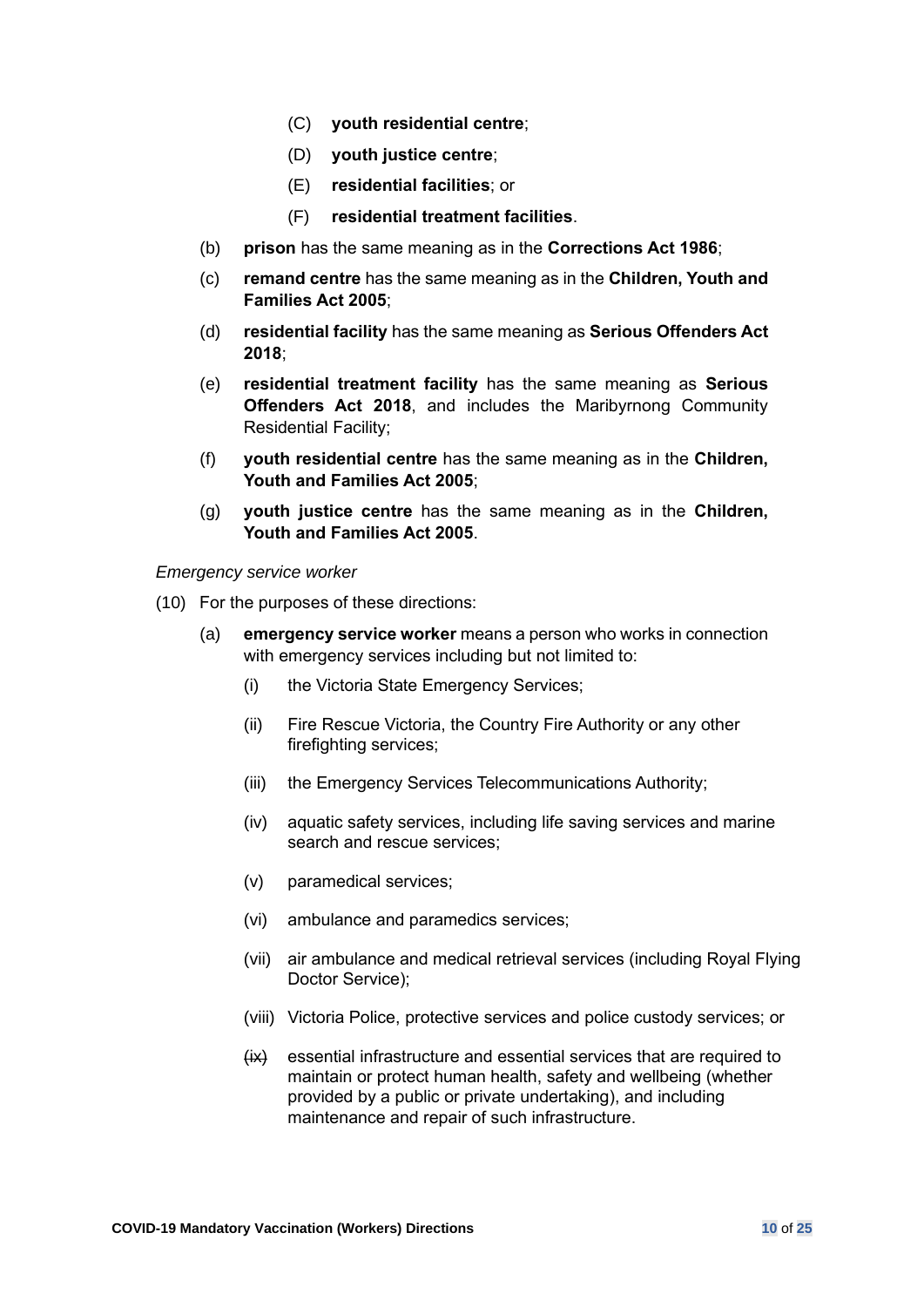#### <span id="page-10-2"></span><span id="page-10-1"></span><span id="page-10-0"></span>*Entertainment and function worker*

- (11) For the purposes of these directions:
	- (a) **entertainment and function worker** means a worker who works at an amusement park for the purpose of providing statutorily required training for staff prior to reopening.

## *Funeral worker*

- (12) For the purposes of these directions:
	- (a) **funeral worker** means a person who works in connection with funerary or mortuary services.

## *Higher education worker*

- <span id="page-10-3"></span>(13) For the purposes of these directions:
	- (a) **higher education worker** means a person who works at or in connection with:
		- (i) a university;
		- (ii) a vocational education and training institute;
		- (iii) a technical and further education institute;
		- (iv) an adult community and further education institute;
		- (v) a registered training organisation; or
		- (vi) any other facility undertaking post-compulsory education or training.

#### <span id="page-10-4"></span>*Justice service centre worker*

- (14) For the purposes of these directions:
	- (a) **justice service centre** means:
		- (i) a premises or place appointed as a community corrections centre pursuant to section 86 of the **Corrections Act 1986** or a youth justice unit pursuant to section 478 of the **Child Youth and Families Act 2005**; or
		- (ii) the Wulgunggo Ngalu Learning Place;
	- (b) **justice service centre worker** means a person who works at or in connection with a **justice service centre.**

## *Manufacturing worker*

- (15) For the purposes of these directions:
	- (a) **manufacturing worker** means a person who worksat or in connection with a premises used for the production or processing of goods, including but not limited to production or processing of:
		- (i) food (excluding meat, seafood or poultry);
		- (ii) beverages including brewed and bottled drinks;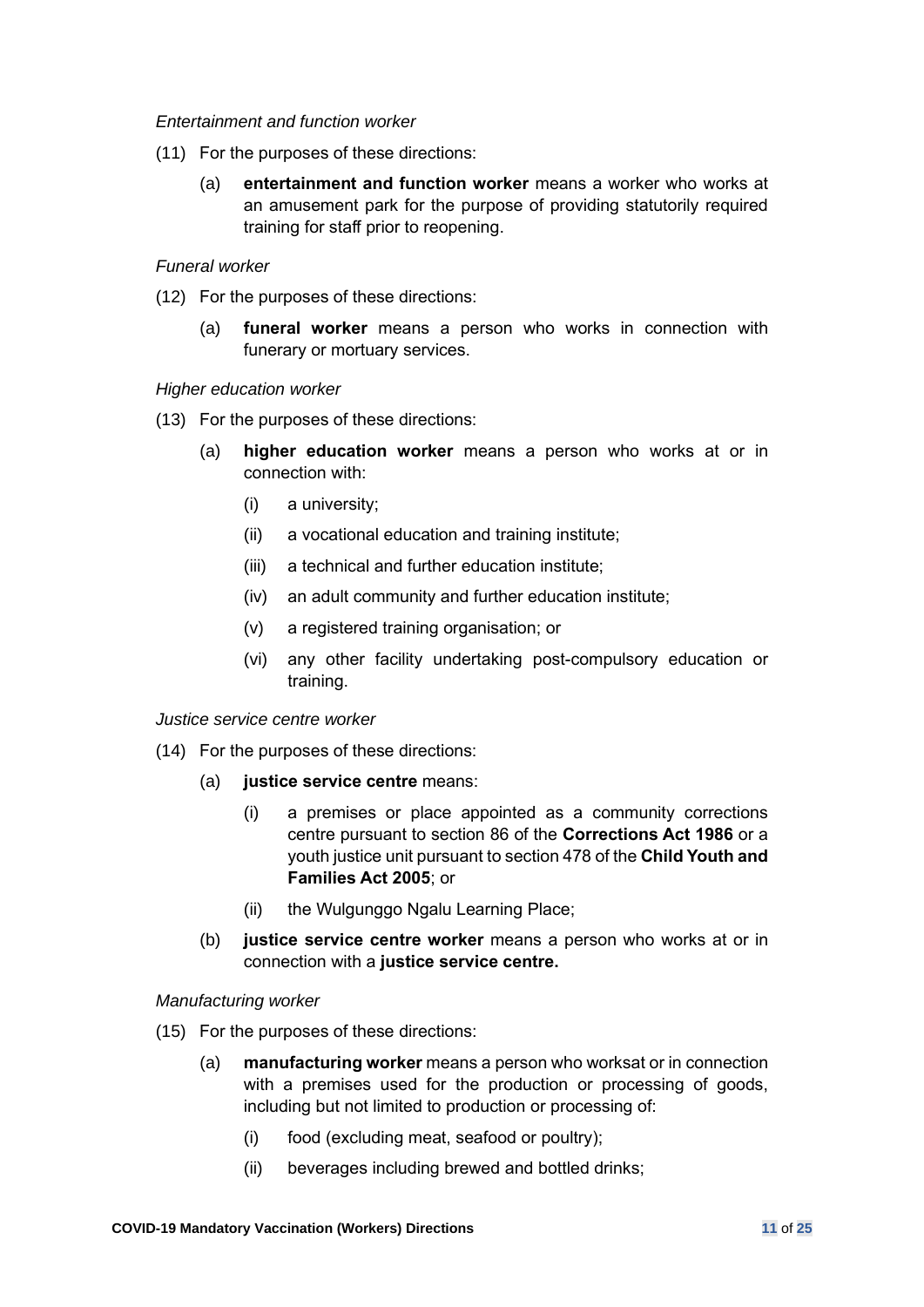- (iii) textiles, leather, clothing, footwear and accessories;
- (iv) wood products;
- <span id="page-11-0"></span>(v) pulp and paper products;
- (vi) printing including small and large production runs;
- (vii) chemicals, including fertilisers, pesticides, pharmaceutical, medicinal, cleaning products, toiletries, cosmetics, photographic and explosives;
- <span id="page-11-1"></span>(viii) metal and plastics;
- (ix) machinery and equipment manufacturing including parts;
- (x) furniture;
- (xi) household goods;
- (xii) whole or partial products; or
- (xiii) software, essential marketing or product installation.

## <span id="page-11-2"></span>*Marriage celebrant*

- (16) For the purposes of these directions:
	- (a) **marriage celebrant** has the same meaning as **authorised celebrant** in the **Marriage Act 1961** of the Commonwealth.

## *Meat and seafood processing worker*

- (17) For the purposes of these directions:
	- (a) **meat and seafood processing worker** means a person who works at or in connection with an abattoir or a meat, seafood or poultry processing plant.

## <span id="page-11-3"></span>*Media and film production worker*

- (18) For the purposes of these directions:
	- (a) **media and film production worker** means a person who works:
		- (i) in connection with:
			- (A) journalism;
			- (B) the production of feature films, theatre, television shows and documentaries (excluding television commercials, student and corporate productions);
			- (C) broadcasting performances from an entertainment facility; or
			- (D) a rehearsal conducted by a National Performing Arts Company.

## *Mining worker*

- (19) For the purposes of these directions:
	- (a) **mining worker** means a person who works at a premises at which mining activities take place, including coal mining, oil and gas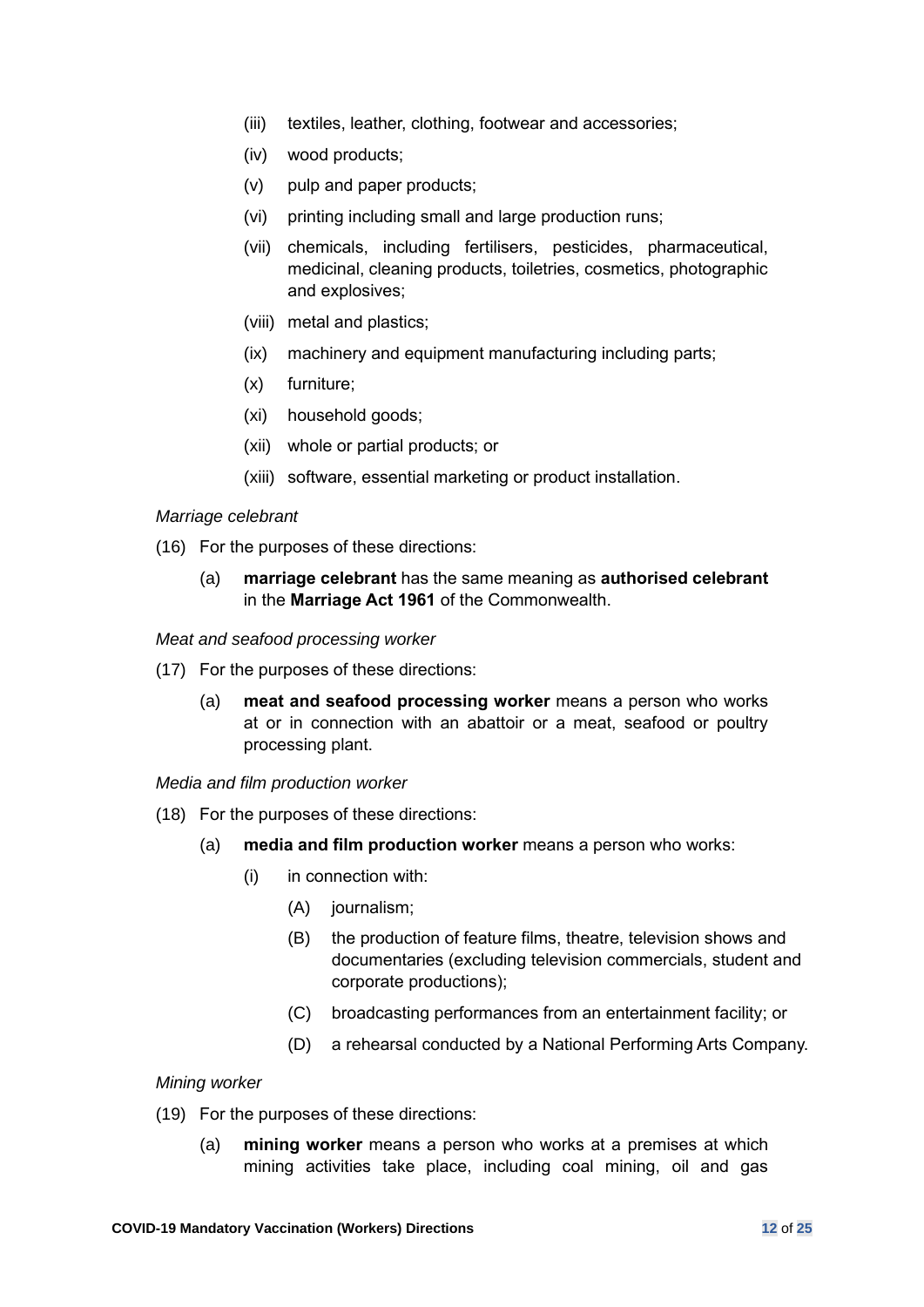<span id="page-12-0"></span>extraction, metal ore mining, non-metallic mineral mining and quarrying petroleum production.

#### *Physical recreation worker*

- <span id="page-12-1"></span>(20) For the purposes of these directions:
	- (a) **physical recreation worker** means a person:
		- (i) who works at or in connection with:
			- (A) a facility used or partly used for sport, sport racing or physical recreation;
			- (B) a **play centre**;
			- (C) a trampolining centre; or
			- (D) a swimming pool, **hydrotherapy pool**, spa, sauna, steam room or **spring facility**; or
		- (ii) who provides personal training services;
	- (b) **hydrotherapy pool** means a pool designed to be used for hydrotherapy or rehabilitation purposes;
	- (c) **play centre** means a premises, whether indoor or outdoor, that has play equipment to be used or partly used by children under the age of 12 years but does not mean a playground;
	- (d) **spring facility** means a hot, sweet, geothermal or mineral pool, spa or bath fed by groundwater from an aquifer.

#### <span id="page-12-2"></span>*Port or freight worker*

- (21) For the purposes of these directions:
	- (a) **port or freight worker** means a person works in connection with:
		- (i) air transport services;
		- (ii) port operations;
		- (iii) freight services (including postal and courier services);
		- (iv) services provided by a transport, freight or logistics driver; or
		- (v) monitoring compliance with the **Heavy Vehicle National Law**.

*Professional sports, high-performance sports, or racing person*

- (22) For the purposes of these directions:
	- (a) **professional sports, high-performance sports, or racing person**  means a person who:
		- (i) performs a sporting activity in an open-aged national or international competition (at the highest level as identified by the recognised national body);
		- (ii) is employed to perform a sporting activity as their primary source of income (for example, employed by a professional club or recognised national body);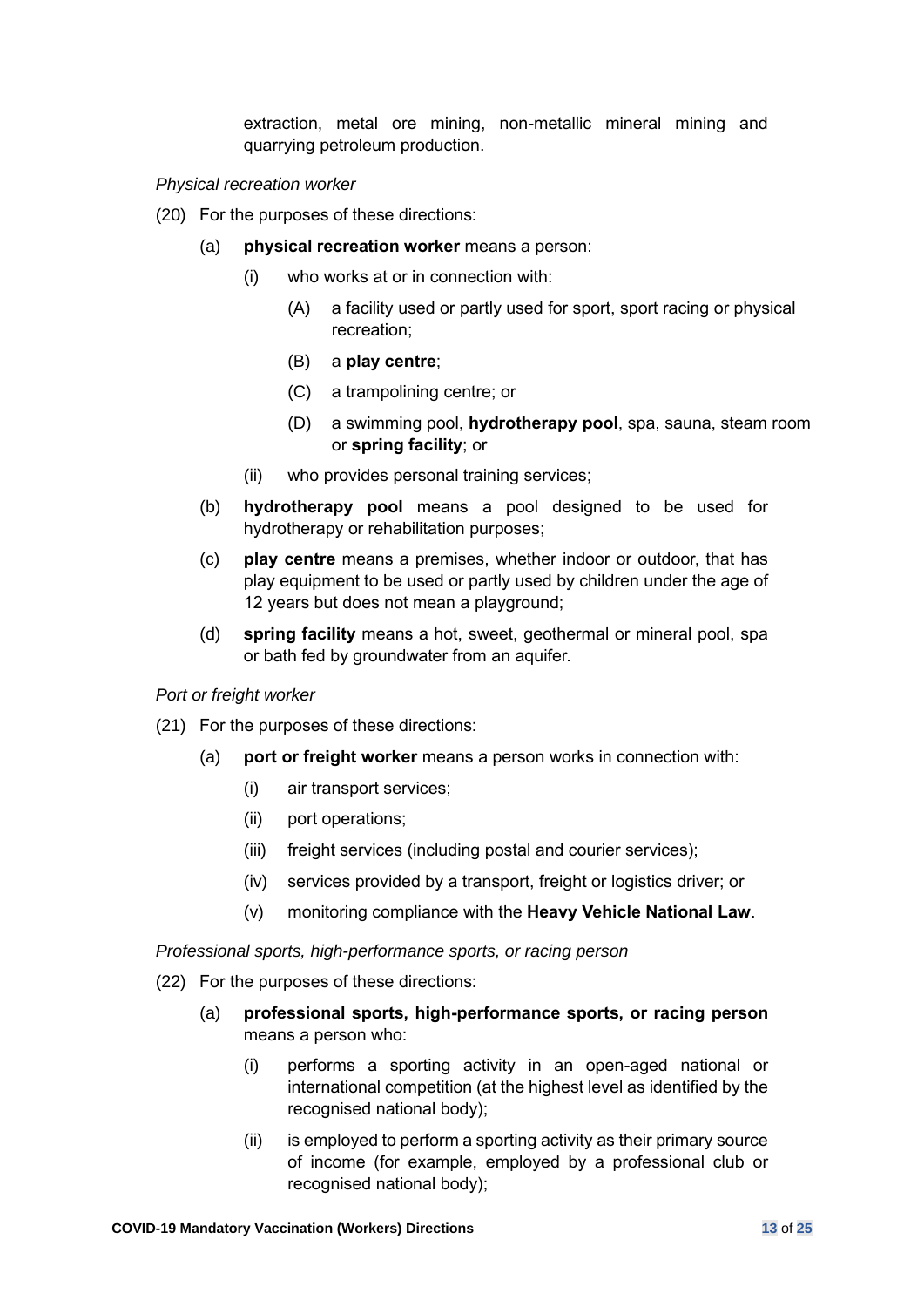- <span id="page-13-0"></span>(iii) is a National Institute Network Scholarship holder or equivalent level national categorised athlete;
- (iv) supports the safe conduct of another person's professional sport;
- (v) publicly broadcasts professional sport; or
- (vi) participates in thoroughbred, harness and greyhound racing.

## *Professional services worker*

- <span id="page-13-1"></span>(23) For the purposes of these directions:
	- (a) **Australian legal practitioner** has the same meaning as in the **Legal Profession Uniform Law Application Act 2014**;
	- (b) **legal worker** means an **Australian legal practitioner** who provides services in connection with the administration of justice where the services cannot be provided by an online communication, teleconference or by means of an audio-visual link facility;
	- (c) **professional services worker** means:
		- (i) a person who **provides a financial service** within the meaning of section 766A of the **Corporations Act 2001** of Commonwealth, or works in connection with the provision of such a service; or
		- (ii) a **legal worker**.

#### <span id="page-13-2"></span>*Public sector employee*

- <span id="page-13-3"></span>(24) For the purposes of these directions:
	- (a) **public sector employee** has the same meaning as in the **Public Administration Act**, but does not include persons:
		- (i) employed or engaged by the Chief Executive Officer of Court Services Victoria; or
		- (ii) employed or engaged by the Chief Executive Officer of the Victorian Civil and Administrative Tribunal.

## *Real estate worker*

- (25) For the purposes of these directions:
	- (a) **estate agent** has the same meaning as in the **Estate Agents Act 1980**;
	- (b) **real estate worker** means a person who works in connection with the provision of services by an **estate agent.**

#### *Religious worker*

- (26) For the purposes of these directions:
	- (a) **religious worker** means a person who works at or in connection with a **place of worship,** but does not include a person who: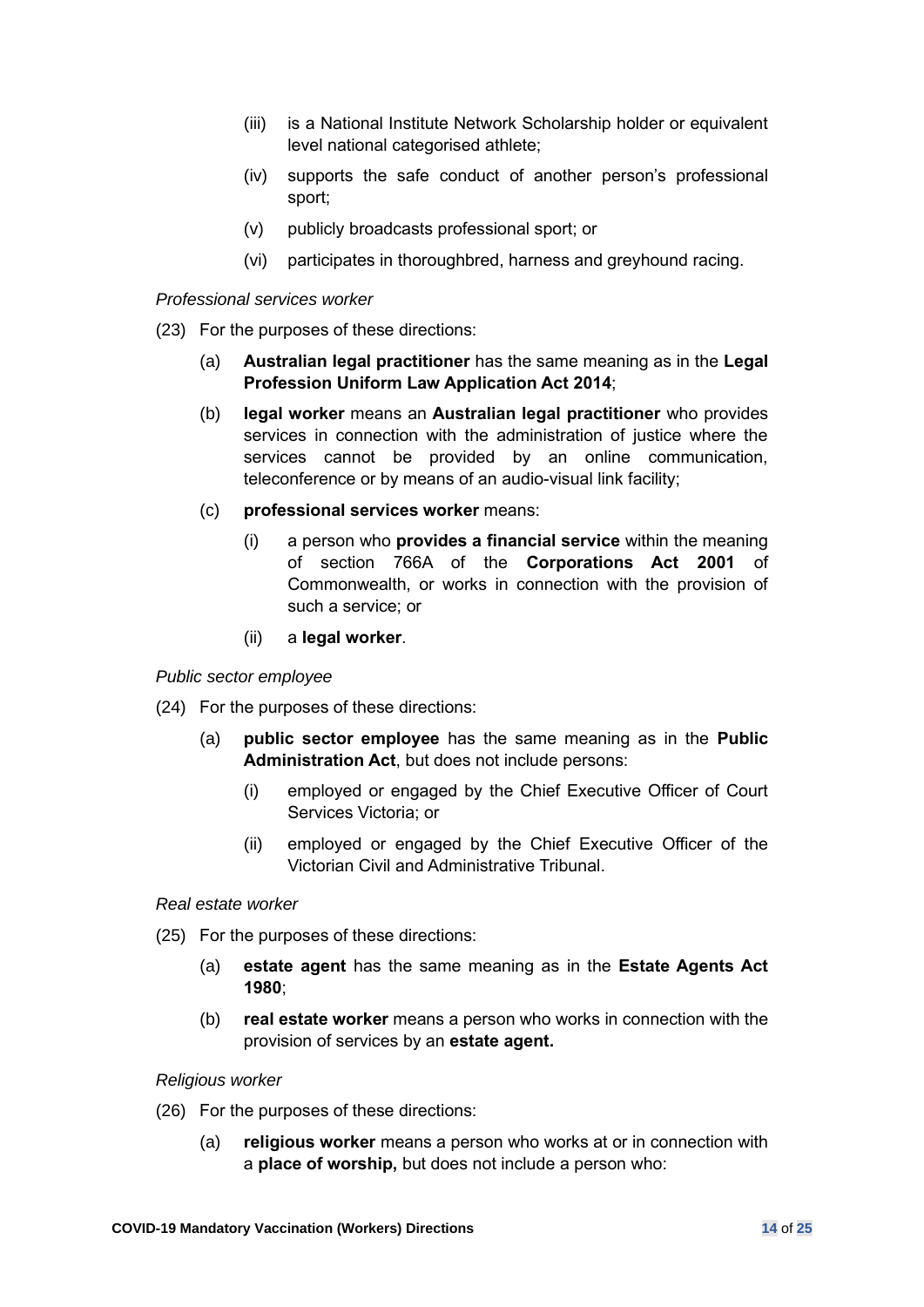- <span id="page-14-0"></span>(i) conducts services of public worship and acknowledgments of faith;
- (ii) performs marriages, funerals and special memorial services according to tradition and ecclesiastical and civil law; or
- (iii) visits members of the community in their homes, hospitals and other institutions to provide advice and religious comfort for the purpose of end of life faith reasons;
- (b) **place of worship** has the same meaning as in the **Heritage Act 2017**.

## *Repair and maintenance worker*

- (27) For the purposes of these directions:
	- (a) **repair and maintenance worker** means a person who works in connection with:
		- (i) laundry services;
		- (ii) dry cleaning services;
		- (iii) carwashing services;
		- (iv) commercial cleaning service;
		- (v) locksmith services;
		- (vi) roadside assistance services;
		- (vii) pool and spa maintenance services for commercial pools and spas;
		- (viii) vehicle and mechanical repair services;
		- (ix) outdoor maintenance, repairs, and cleaning, including at occupied premises;
		- (x) outdoor home installations;
		- (xi) home solar panel installations that involve outdoor work or in roof cavities with external access; or
		- (xii) critical repairs to any premises where required for emergency or safety.

## *Retail worker*

- (28) For the purposes of these directions:
	- (a) **bottle shop** means an area that is physically attached to a licensed premises where packaged alcohol is sold to be consumed off the premises;
	- (b) **food and drink facility** means a café, restaurant, fast-food store, cafeteria, canteen, winery, food truck or food court;

*Note: a food and drink facility includes a food and drink facility at a stadium or arena.*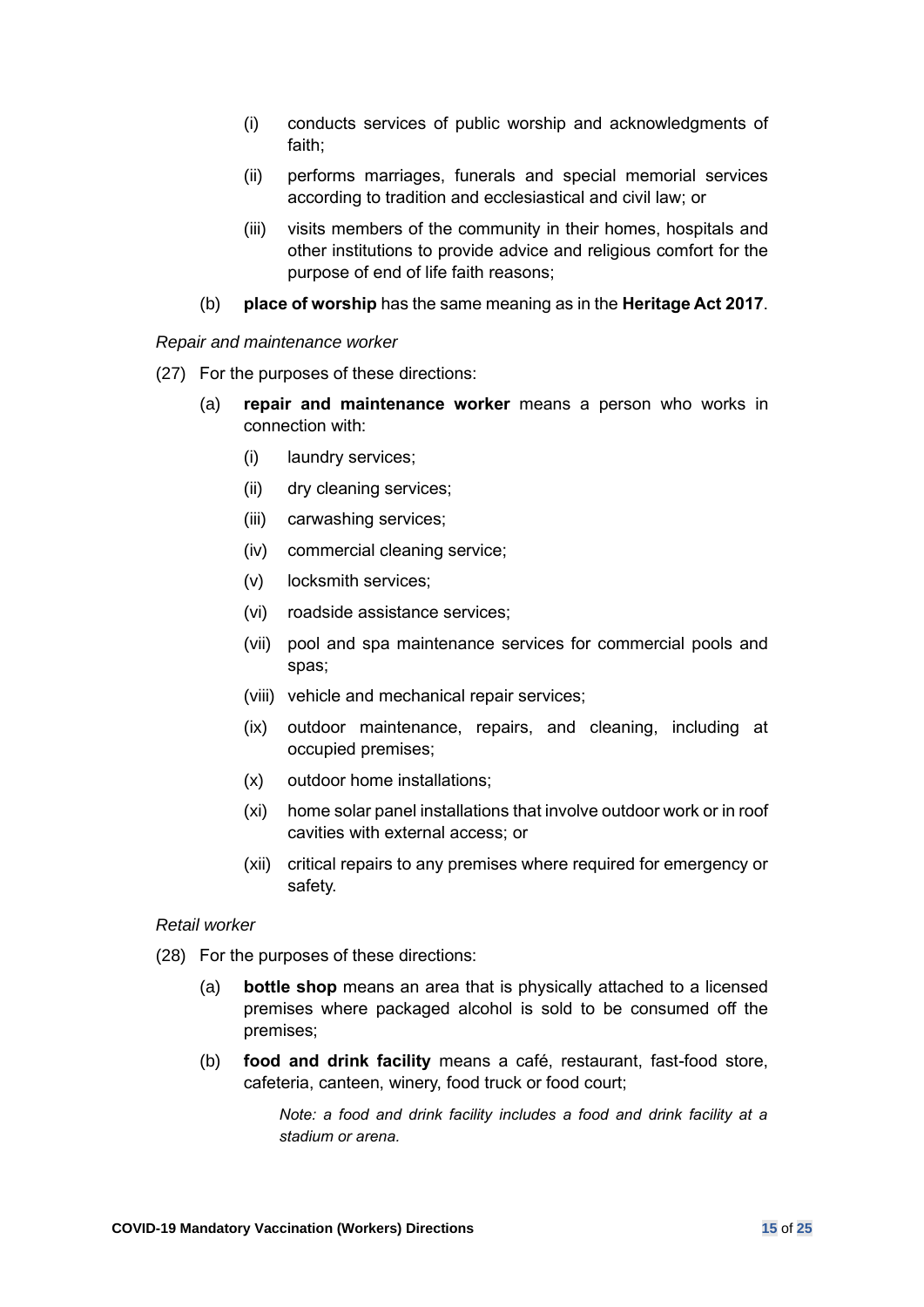- (c) **market** means a public market, whether indoor or outdoor, including a food market and includes individual stalls at a market;
- <span id="page-15-1"></span><span id="page-15-0"></span>(d) **retail facility** means a premises, or part of a premises, at which a business operates to provide for the sale or hire of goods by retail, or the provision of services by retail, including but not limited to a:
	- (i) **market**, but only to obtain groceries or fresh food;
	- (ii) **retail shopping centre**;
	- (iii) supermarket, grocery store, bakery, butcher, fruit and vegetable store or fishmonger;
	- (iv) **food and drink facility**;
	- (v) post office;
	- (vi) news agent;
	- (vii) petrol station (including a petrol station that sells groceries);
	- (viii) **bottle shop**;
	- (ix) pet store; or
	- (x) a facility that provides 'click and collect' services;
- (e) **retail worker** means a person who works at or in connection with a **retail facility** or a wholesale or distribution facility;
- (f) **retail shopping centre** has the same meaning as in the **Retail Leases Act 2003**.

<span id="page-15-2"></span>*Science and technology worker*

- (29) For the purposes of these directions:
	- (a) **science and technology worker** means a person who works in connection with scientific and technical research or activities, but only in relation to:
		- (i) COVID-19 (e.g. MedTech research regarding vaccines);
		- (ii) hazard monitoring and resilience;
		- (iii) biosecurity and public health;
		- (iv) medical or other research, which is ongoing and requires on site attendance; or
		- (v) critical scientific experiments, labs, and collections.

## *Social and community service worker*

- (30) For the purposes of these directions:
	- (a) **social and community service worker** means a person who works in connection with:
		- (i) disability services;
		- (ii) services provided to an NDIS participant in any setting;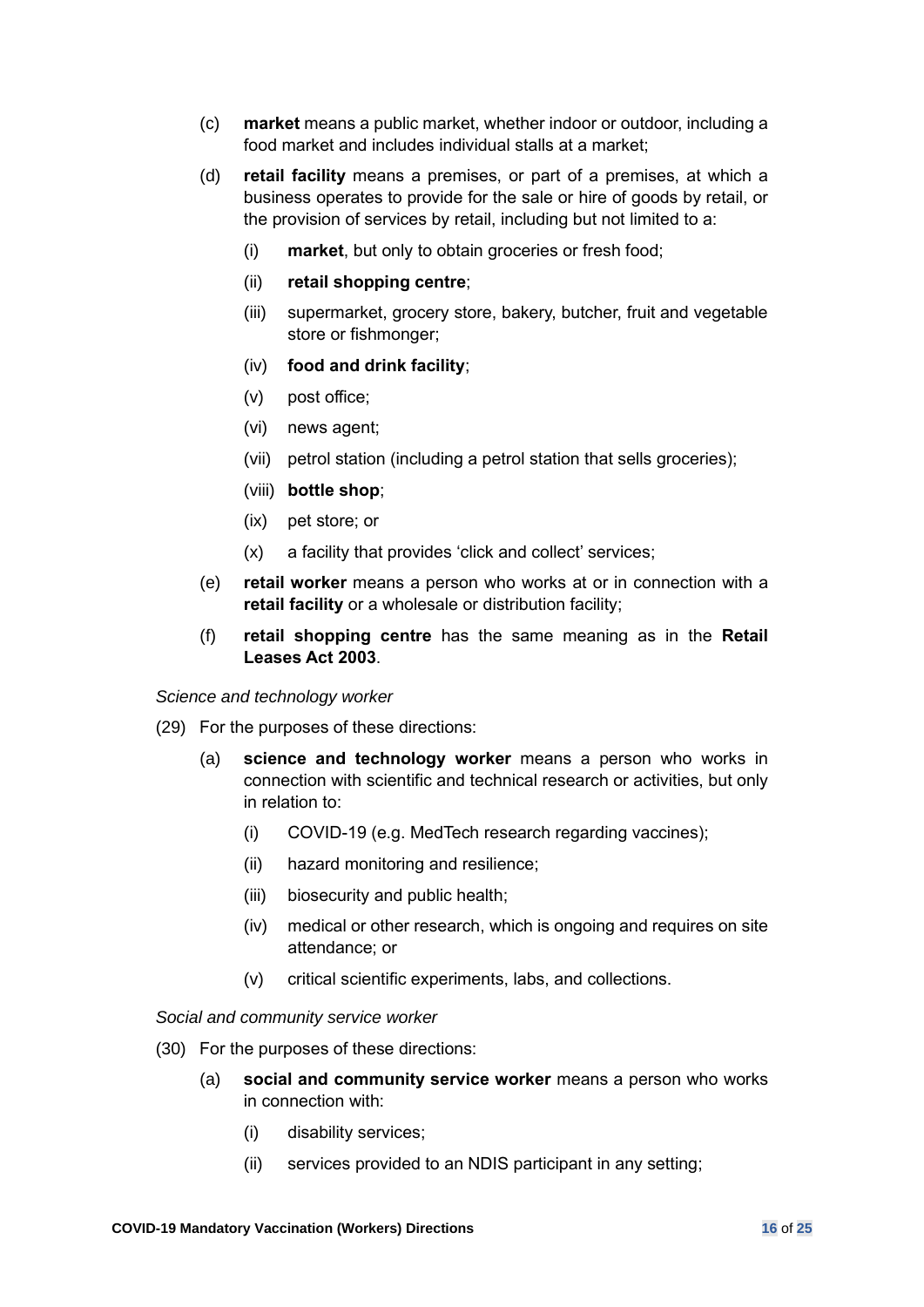- <span id="page-16-0"></span>(iii) child protection services;
- (iv) family violence and sexual assault support services;
- (v) homelessness support services;
- (vi) public housing support services;
- (vii) mental health services;
- (viii) any social services provided or contracted by the government to support members of the community who have a particular need because of family violence, homelessness, illness or a chronic health condition, infirmity, disability, contact with the justice system or other essential support service; or
- (ix) interpreter, cultural, or support services.

## *Transport worker*

- <span id="page-16-1"></span>(31) For the purposes of these directions:
	- (a) **transport worker** means a person who performs work in connection with:
		- (i) a **bus company**;
		- (ii) a **commercial passenger vehicle service**; or
		- (iii) a **public transport service**;
	- (b) **bus company** has the same meaning as in **Transport (Compliance and Miscellaneous) Act 1983**;
	- (c) **commercial passenger vehicle service** has the same meaning as in the **Commercial Passenger Vehicle Industry Act 2017**;
	- (d) **public transport service** has the same meaning as in the **Transport (Compliance and Miscellaneous) Act 1983**.

## *Utility and urban worker*

- (32) For the purposes of these directions:
	- (a) **utility and urban worker** means a person who works in connection with:
		- (i) specialist services at telecommunications stores to support telecommunications as a critical service during the COVID-19 pandemic;
		- (ii) services to support the ongoing provision and regulation of electricity, gas, water, sewage and waste and recycling services and their maintenance;
		- (iii) domestic and commercial waste and resource recovery services (including collection, treatment and disposal services and transfer stations), including:
			- (A) electricity services;
			- (B) operation of energy systems;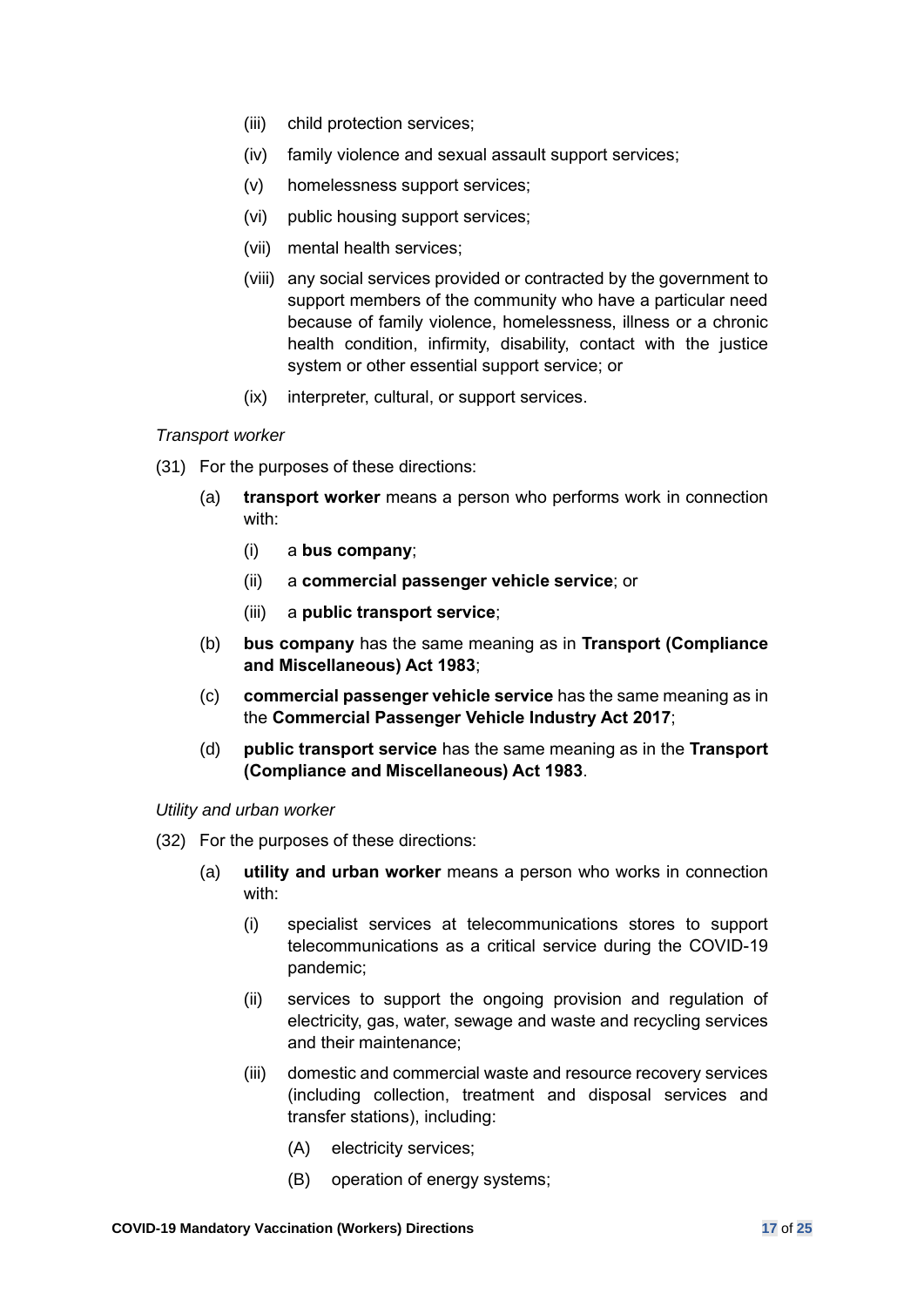- <span id="page-17-1"></span>(C) gas services;
- (D) water supply, sewerage and drainage services; or
- (E) liquid fuels and refinery services;
- (iv) the operation of primary clinical waste incinerators by specialised clinical waste workers;
- (v) the operation of carparks for the purposes of supporting workers.

*Veterinary and pet/animal care worker*

- (33) For the purposes of these directions:
	- (a) **veterinary and pet/animal care worker** means a person who works:
		- (i) in connection with:
			- (A) pet grooming services;
			- (B) veterinary services;
			- (C) animal rescue services;
			- (D) animal health, husbandry or welfare services; or
		- (ii) at the premises of or in connection with:
			- (A) a nature reserve at which animals are treated and cared for;
			- (B) a zoo.

## <span id="page-17-0"></span>**10 Other definitions**

For the purposes of these directions:

- (1) **Commonwealth employee** has the same meaning as in the **Sex Discrimination Act 1984** of the Commonwealth;
- (2) **COVID-19 vaccine** means a vaccine to protect a person against SARS-CoV-2 that:
	- (a) has been registered or provisionally registered by the Therapeutic Goods Administration; or
	- (b) has been approved by a comparable overseas regulator, as determined by the Therapeutic Goods Administration under regulation 16DA(3) of the **Therapeutic Goods Regulation 1990** of the Commonwealth;
- (3) **critical unforeseen circumstance** means a circumstance that the employer could not reasonably have foreseen nor planned for which results in a critical need for staff;
- (4) **Diagnosed Persons and Close Contacts Directions** means the **Diagnosed Persons and Close Contacts Directions (No 28)** as amended or replaced from time to time;
- (5) **Directions currently in force** has the same meaning as in the **Workplace Directions** as amended or replaced from time to time;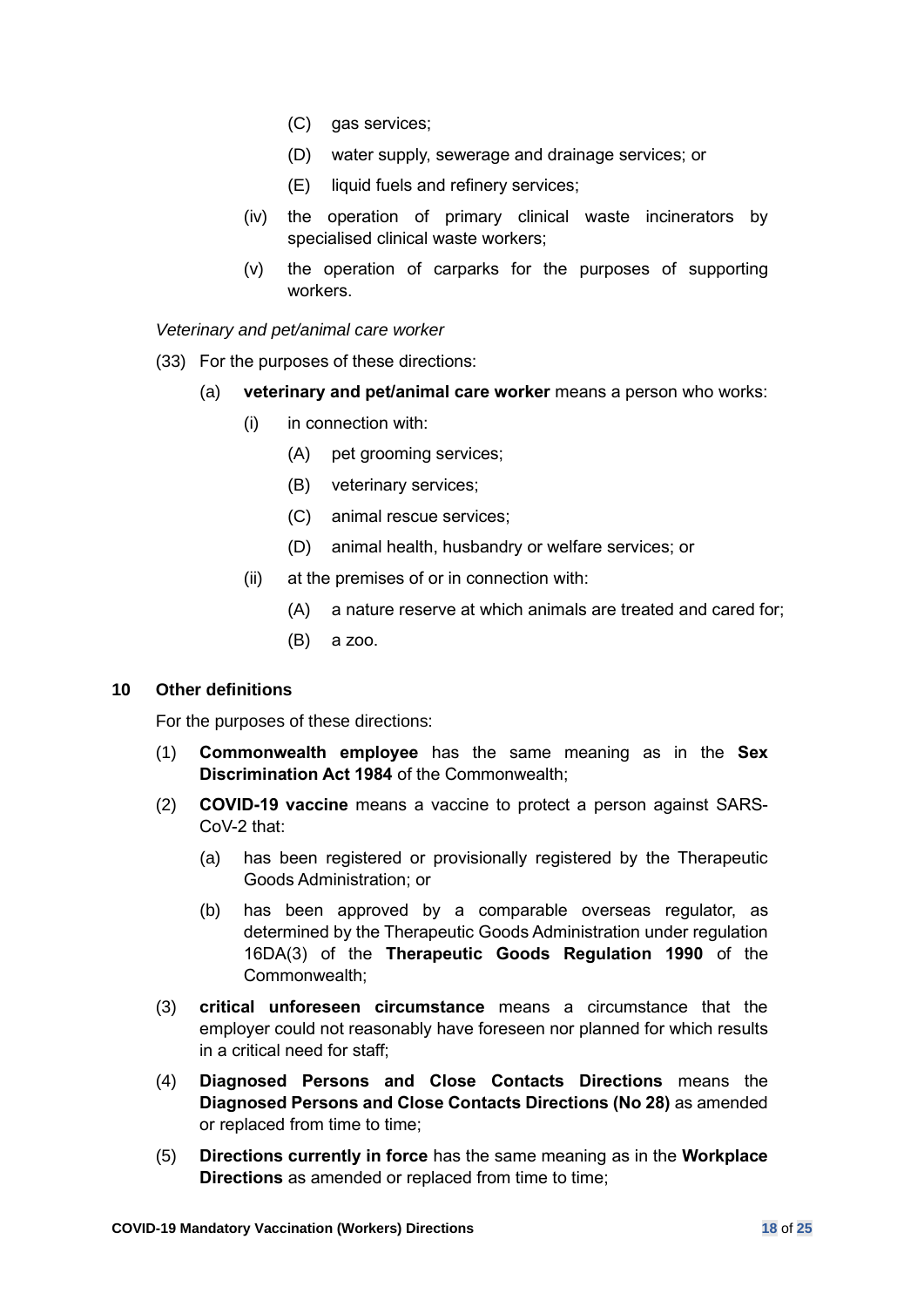- (6) **emergency situation** means a situation where it is reasonably apparent to an employer that medical treatment is necessary, as a matter of urgency to:
	- (a) save a person's life; or
	- (b) prevent serious damage to a person's health; or
	- (c) prevent a person from suffering or continuing to suffer significant pain or distress;
- (7) **medical contraindication** means one of the following contraindications to the administration of a **COVID-19 vaccine**:
	- (a) anaphylaxis after a previous dose;
	- (b) anaphylaxis to any component of the vaccine, including polysorbate or polyethylene glycol;
	- (c) in relation to AstraZeneca:
		- (i) history of capillary leak syndrome; or
		- (ii) thrombosis with thrombocytopenia occurring after a previous dose;
	- (d) in relation to Comirnaty or Spikevax:
		- (i) myocarditis or pericarditis attributed to a previous dose of either Comirnaty or Spikevax; or
	- (e) the occurrence of any other serious adverse event that has:
		- (i) been attributed to a previous dose of a COVID-19 vaccine by an experienced immunisation provider or medical specialist (and not attributed to any another identifiable cause); and
		- (ii) been reported to State adverse event programs and/or the Therapeutic Goods Administration;

#### (8) **medical practitioner** means:

- (a) a general practice registrar on an approved 3GA training placement; or
- (b) a public health physician; or
- (c) a general physician; or
- (d) an infectious disease physician; or
- (e) a clinical immunologist; or
- (f) a gynaecologist; or
- (g) an obstetrician; or
- (h) a general practitioner who is vocationally registered; or
- (i) a general practitioner who is a fellow of the Royal Australian College of General Practitioners (RACGP); or
- (j) a general practitioner who is a fellow of the Australian College of Rural and Remote Medicine (ACRRM);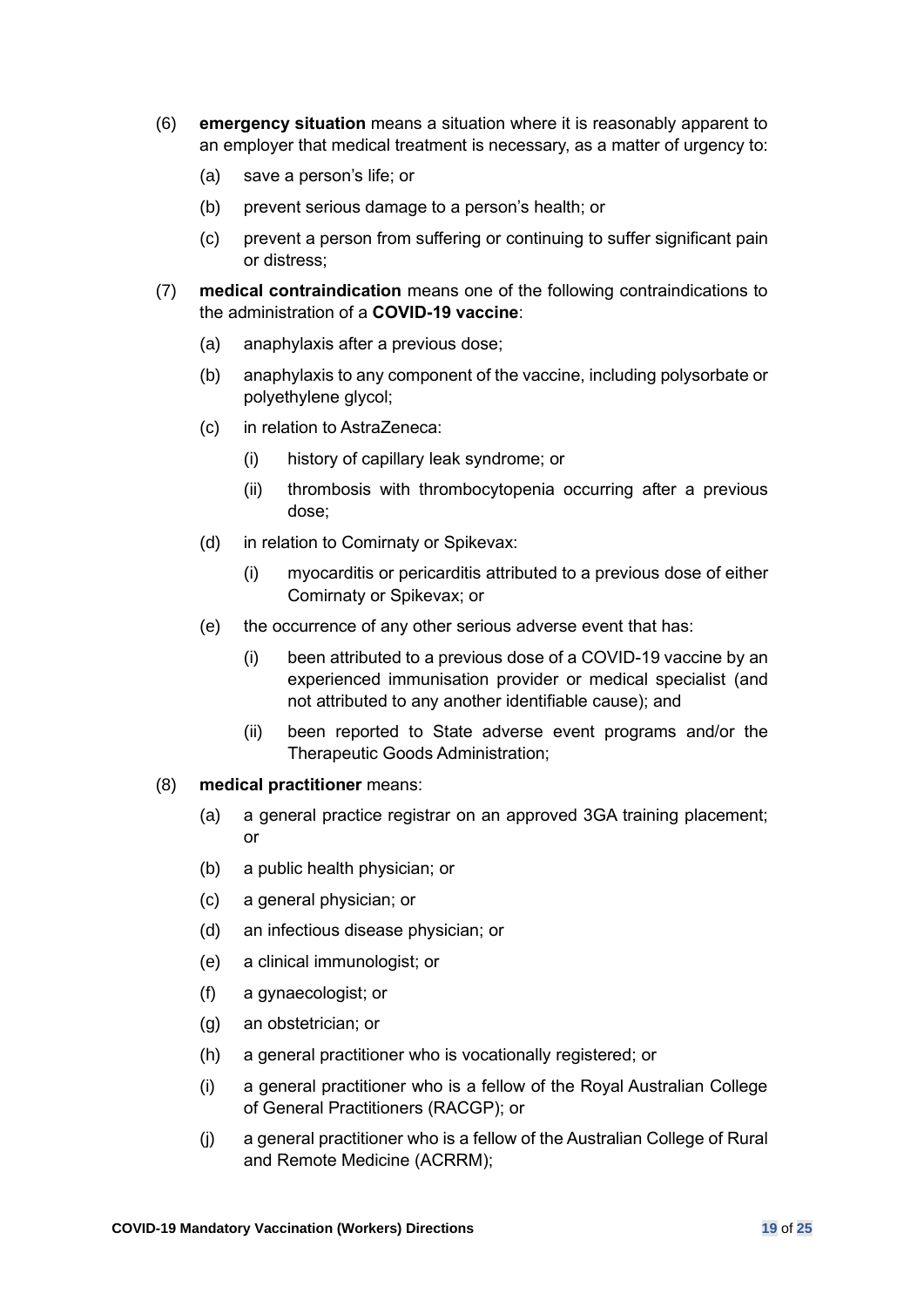- (9) **NDIS participant** has the meaning given to 'participant' under the **National Disability Insurance Scheme Act 2013** of the Commonwealth;
- (10) **PHW Act** means the **Public Health and Wellbeing Act 2008**;
- (11) **PPE** means personal protective equipment;
- (12) **premises** has the same meaning as in the **PHW Act** but does not include a worker's ordinary place of residence.

## **11 Penalties**

(1) Section 203 of the PHW Act provides:

#### **Compliance with direction or other requirement**

(1) A person must not refuse or fail to comply with a direction given to the person, or a requirement made of the person, in the exercise of a power under an authorisation given under section 199.

Penalty: In the case of a natural person, 120 penalty units;

In the case of a body corporate, 600 penalty units.

(2) A person is not guilty of an offence against subsection (1) if the person had a reasonable excuse for refusing or failing to comply with the direction or requirement.

*Note: section 209 of the PHW Act provides for infringement notices to be served on any person who has refused or failed to comply with a direction given to the person, or a requirement made of the person, in the exercise of a power under an authorisation given under section 199. The amount payable pursuant to the infringement notice varies depending on the nature of the failure or refusal.*

## (2) Section 210 of the PHW Act provides:

## **False or misleading information**

- (1) A person must not—
	- (a) give information that is false or misleading in a material particular; or
	- (b) make a statement that is false or misleading in a material particular; or
	- (c) produce a document that is false or misleading in a material particular—

to the Secretary, a Council, the Chief Health Officer or an authorised officer under this Act or the regulations without indicating the respect in which it is false or misleading and, if practicable, providing correct information.

Penalty: In the case of a natural person, 60 penalty units;

In the case of a body corporate, 300 penalty units.

(2) A person must not make an entry in a document required to be kept by this Act or the regulations that is false or misleading.

Penalty: In the case of a natural person, 60 penalty units;

In the case of a body corporate, 300 penalty units.

(3) In a proceeding for an offence against subsection (1) or (2) it is a defence to the charge for the accused to prove that at the time at which the offence is alleged to have been committed, the accused believed on reasonable grounds that the information, statement or document was true or was not misleading.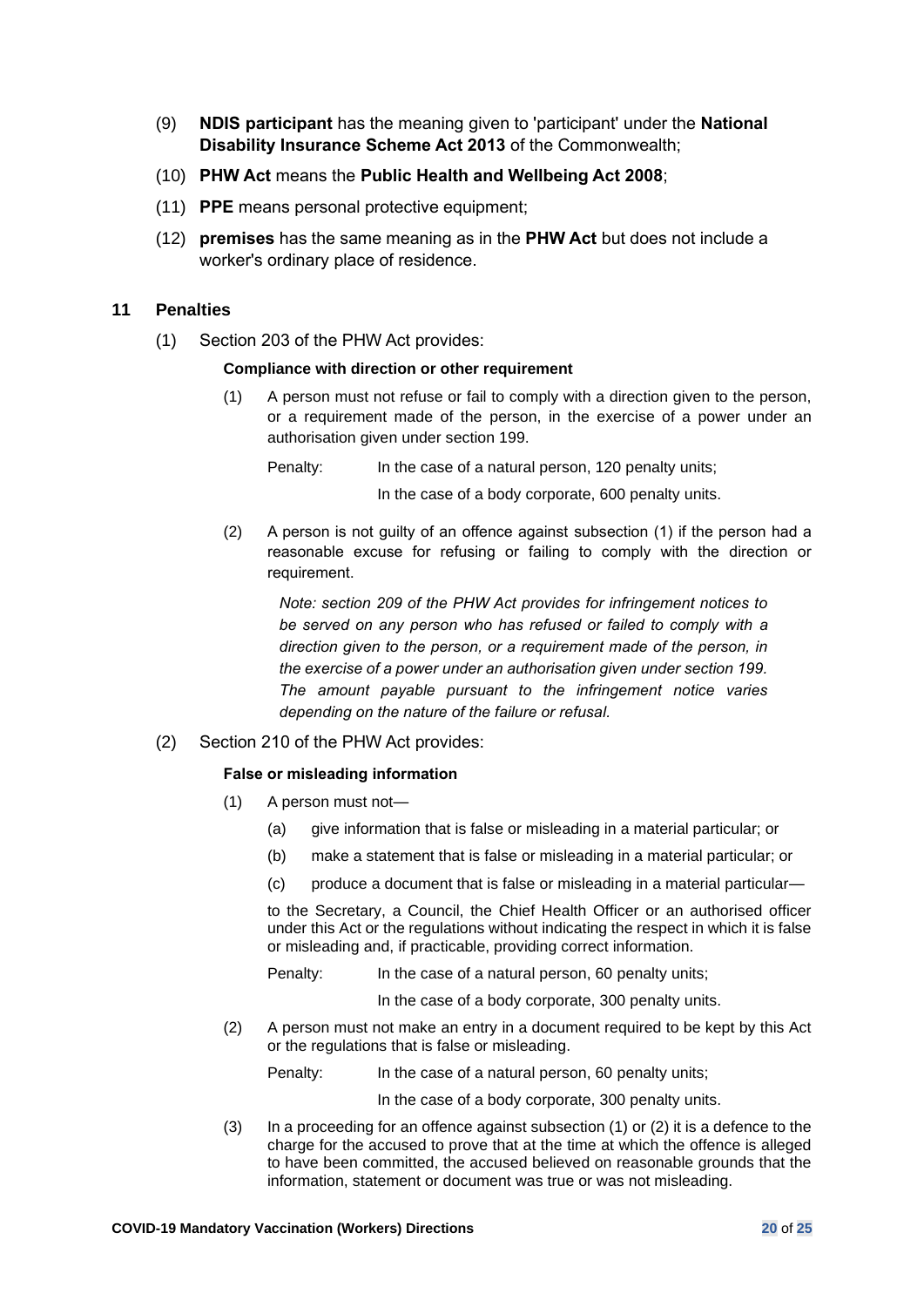$\overline{\mathcal{L}}$ 

Professor Benjamin Cowie

Acting Chief Health Officer, as authorised to exercise emergency powers under section 199(2)(a) of the PHW Act.

7 October 2021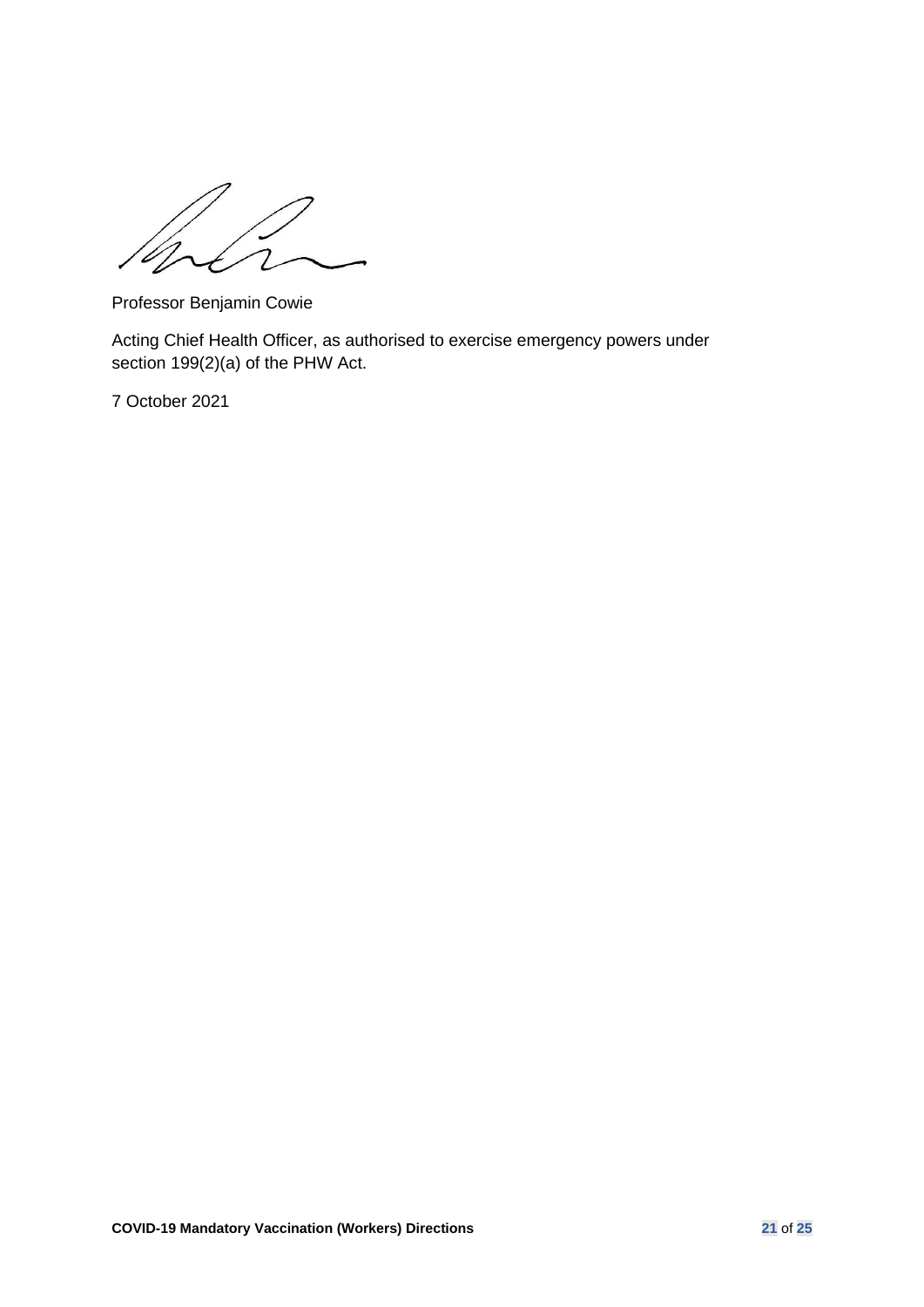## **SCHEDULE 1 —WORKERS**

| <b>Row</b> | <b>Worker</b>                            | <b>Relevant date</b> | <b>First dose deadline</b> | Second dose deadline | <b>Worker-specific</b> |
|------------|------------------------------------------|----------------------|----------------------------|----------------------|------------------------|
|            | (Column 1)                               | (Column 2)           | (Column 3)                 | (Column 4)           | definitions            |
| 1.         | accommodation worker                     | 15 October 2021      | 22 October 2021            | 26 November 2021     | 9(1)(a)                |
| 2.         | agricultural and forestry<br>worker      | 15 October 2021      | 22 October 2021            | 26 November 2021     | 9(2)(a)                |
| 3.         | airport worker                           | 15 October 2021      | 22 October 2021            | 26 November 2021     | 9(3)(b)                |
| 4.         | ancillary, support and welfare<br>worker | 15 October 2021      | 22 October 2021            | 26 November 2021     | 9(4)(a)                |
| 5.         | <b>Authorised Officer</b>                | 15 October 2021      | 22 October 2021            | 26 November 2021     | 9(5)(a)                |
| 6.         | care worker                              | 15 October 2021      | 22 October 2021            | 26 November 2021     | 9(6)(b)                |
| 7.         | community worker                         | 15 October 2021      | 22 October 2021            | 26 November 2021     | 9(7)(a)                |
| 8.         | creative arts worker                     | 15 October 2021      | 22 October 2021            | 26 November 2021     | 9(8)(a)                |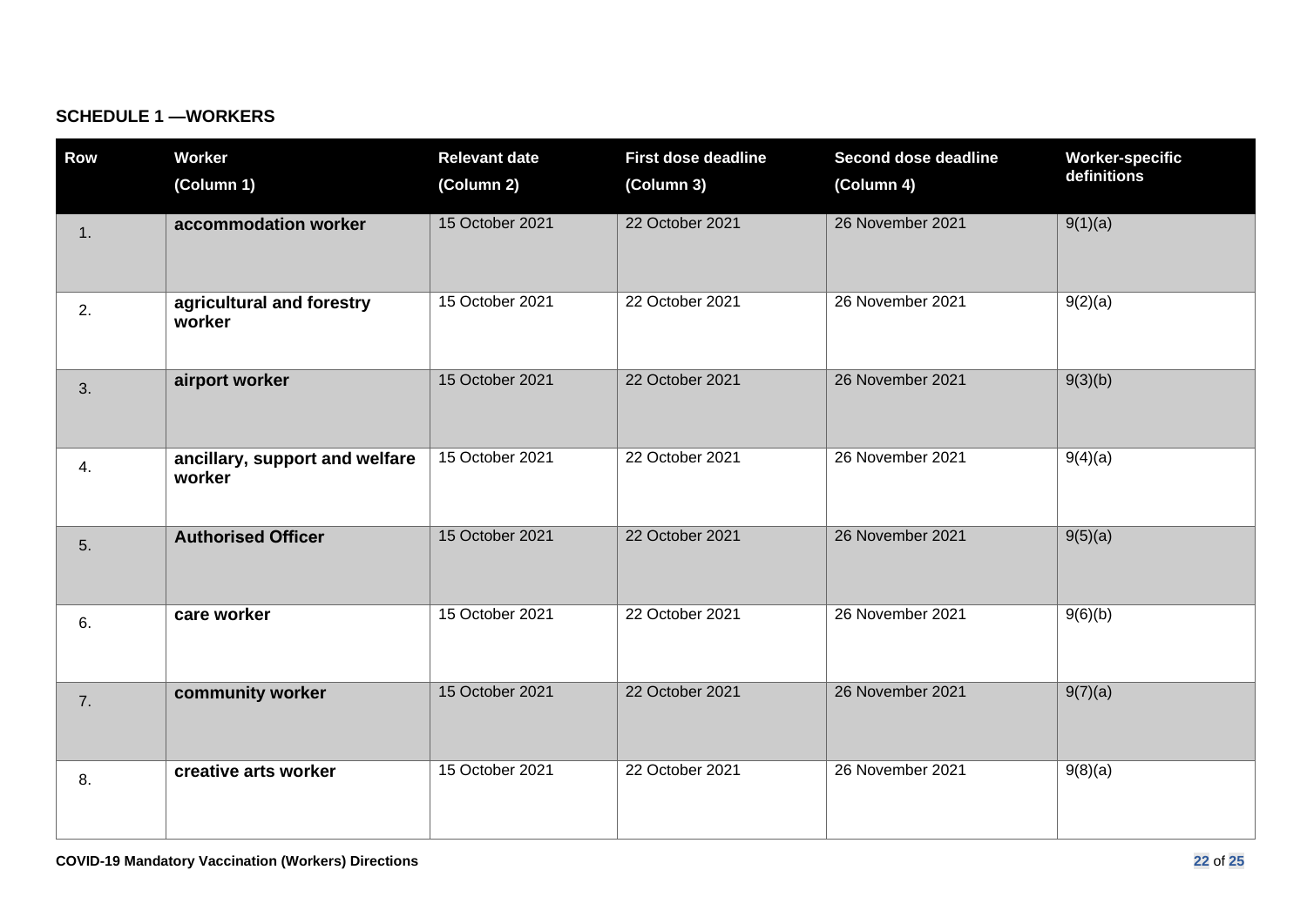| 9.  | custodial worker                      | 15 October 2021 | 22 October 2021 | 26 November 2021 | 9(9)(a)  |
|-----|---------------------------------------|-----------------|-----------------|------------------|----------|
| 10. | emergency service worker              | 15 October 2021 | 22 October 2021 | 26 November 2021 | 9(10)(a) |
| 11. | entertainment and function<br>worker  | 15 October 2021 | 22 October 2021 | 26 November 2021 | 9(11)(a) |
| 12. | funeral worker                        | 15 October 2021 | 22 October 2021 | 26 November 2021 | 9(12)(a) |
| 13. | higher education worker               | 15 October 2021 | 22 October 2021 | 26 November 2021 | 9(13)(a) |
| 14. | justice service centre worker         | 15 October 2021 | 22 October 2021 | 26 November 2021 | 9(14)(b) |
| 15. | manufacturing worker                  | 15 October 2021 | 22 October 2021 | 26 November 2021 | 9(15)(a) |
| 16. | marriage celebrant                    | 15 October 2021 | 22 October 2021 | 26 November 2021 | 9(16)(a) |
| 17. | meat and seafood processing<br>worker | 15 October 2021 | 22 October 2021 | 26 November 2021 | 9(17)(a) |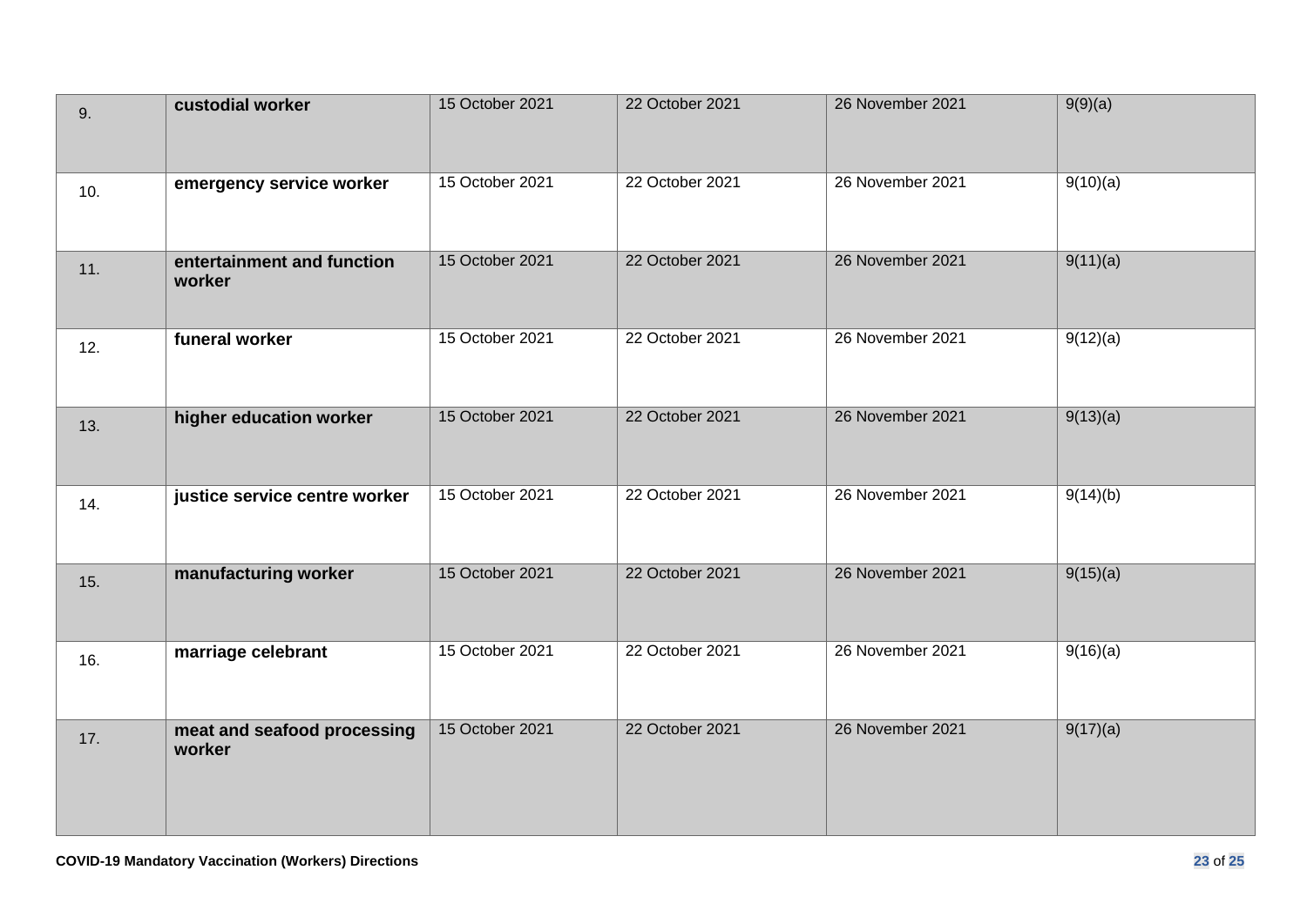| 18. | media and film production<br>worker                                  | 15 October 2021 | 22 October 2021 | 26 November 2021 | 9(18)(a)                                     |
|-----|----------------------------------------------------------------------|-----------------|-----------------|------------------|----------------------------------------------|
| 19. | mining worker                                                        | 15 October 2021 | 22 October 2021 | 26 November 2021 | 9(19)(a)                                     |
| 20. | physical recreation worker                                           | 15 October 2021 | 22 October 2021 | 26 November 2021 | 9(20)(a)                                     |
| 21. | port or freight worker                                               | 15 October 2021 | 22 October 2021 | 26 November 2021 | 9(21)(a)                                     |
| 22. | production and distribution<br>worker                                | 15 October 2021 | 22 October 2021 | 26 November 2021 | <b>Error! Reference source</b><br>not found. |
| 23. | professional sports, high-<br>performance sports or racing<br>person | 15 October 2021 | 22 October 2021 | 26 November 2021 | 9(22)(a)                                     |
| 24. | professional services worker                                         | 15 October 2021 | 22 October 2021 | 26 November 2021 | 9(23)(a)                                     |
| 25. | public sector employee                                               | 15 October 2021 | 22 October 2021 | 26 November 2021 | 9(24)(a)                                     |
| 26. | real estate worker                                                   | 15 October 2021 | 22 October 2021 | 26 November 2021 | 9(25)(b)                                     |